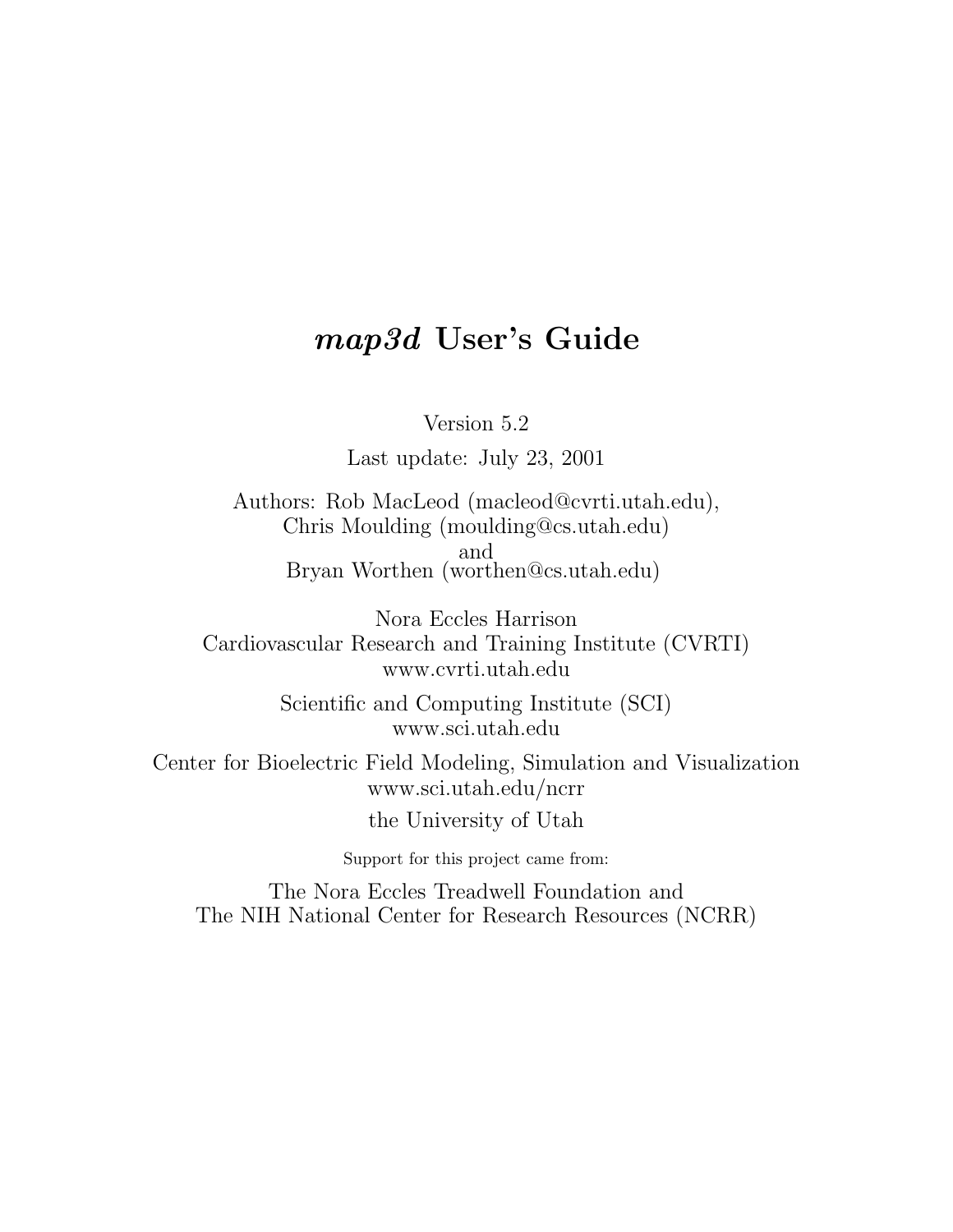## **Contents**

| $\mathbf{1}$    | What's New?                                                                                                                                                                                                                           | 4                    |
|-----------------|---------------------------------------------------------------------------------------------------------------------------------------------------------------------------------------------------------------------------------------|----------------------|
|                 | 1.1                                                                                                                                                                                                                                   | $\overline{4}$       |
|                 | In the works ("vapourware") $\ldots \ldots \ldots \ldots \ldots \ldots \ldots \ldots \ldots \ldots \ldots \ldots \ldots$<br>1.2                                                                                                       | $\overline{4}$       |
| $\bf{2}$        | Introduction                                                                                                                                                                                                                          | $\bf{5}$             |
|                 | 2.1                                                                                                                                                                                                                                   | 5                    |
|                 |                                                                                                                                                                                                                                       |                      |
| $\bf{3}$        | Installation<br>3.1                                                                                                                                                                                                                   | 6<br>$6\phantom{.}6$ |
|                 | 3.2                                                                                                                                                                                                                                   | 7                    |
|                 | 3.3                                                                                                                                                                                                                                   | $\overline{7}$       |
|                 | 3.4                                                                                                                                                                                                                                   | $\overline{7}$       |
|                 | 3.5<br>How to reach us enterpretent in the contract of the contract of the contract of the contract of the contract of the contract of the contract of the contract of the contract of the contract of the contract of the contract o | 7                    |
|                 |                                                                                                                                                                                                                                       |                      |
|                 | 4 Usage                                                                                                                                                                                                                               | 8                    |
|                 | 4.1                                                                                                                                                                                                                                   | 8                    |
|                 | 4.2                                                                                                                                                                                                                                   | 9                    |
|                 | 4.3                                                                                                                                                                                                                                   | 9                    |
|                 | 4.4                                                                                                                                                                                                                                   | 10                   |
| $5\phantom{.0}$ | <b>Script Files</b>                                                                                                                                                                                                                   | 11                   |
|                 | 5.1                                                                                                                                                                                                                                   | 11                   |
|                 | 5.2                                                                                                                                                                                                                                   | 11                   |
|                 | 5.3                                                                                                                                                                                                                                   | 13                   |
|                 |                                                                                                                                                                                                                                       |                      |
| 6               | Input files                                                                                                                                                                                                                           | 15                   |
|                 | 6.1                                                                                                                                                                                                                                   | 15                   |
|                 | 6.2                                                                                                                                                                                                                                   | 16                   |
|                 | 6.3                                                                                                                                                                                                                                   | 16                   |
|                 | 6.4                                                                                                                                                                                                                                   | 17                   |
|                 | Display features                                                                                                                                                                                                                      | 21                   |
|                 | 7.1                                                                                                                                                                                                                                   | 21                   |
|                 | 7.2                                                                                                                                                                                                                                   | 21                   |
|                 | 7.3                                                                                                                                                                                                                                   | 21                   |
|                 | 7.4                                                                                                                                                                                                                                   | 21                   |
|                 | 7.5                                                                                                                                                                                                                                   | 22                   |
|                 | 7.6                                                                                                                                                                                                                                   | 23                   |
|                 | 7.7                                                                                                                                                                                                                                   | 24                   |
|                 |                                                                                                                                                                                                                                       |                      |
| 8               | Control of map3d                                                                                                                                                                                                                      | 25<br>25             |
|                 | 8.1<br>8.2<br>Mouse control, keyboard mapping, dials, and menus                                                                                                                                                                       | 26                   |
|                 | 8.3                                                                                                                                                                                                                                   | 28                   |
|                 | 8.4                                                                                                                                                                                                                                   | 30                   |
|                 |                                                                                                                                                                                                                                       |                      |
| 9               | Output from map3d                                                                                                                                                                                                                     | 32                   |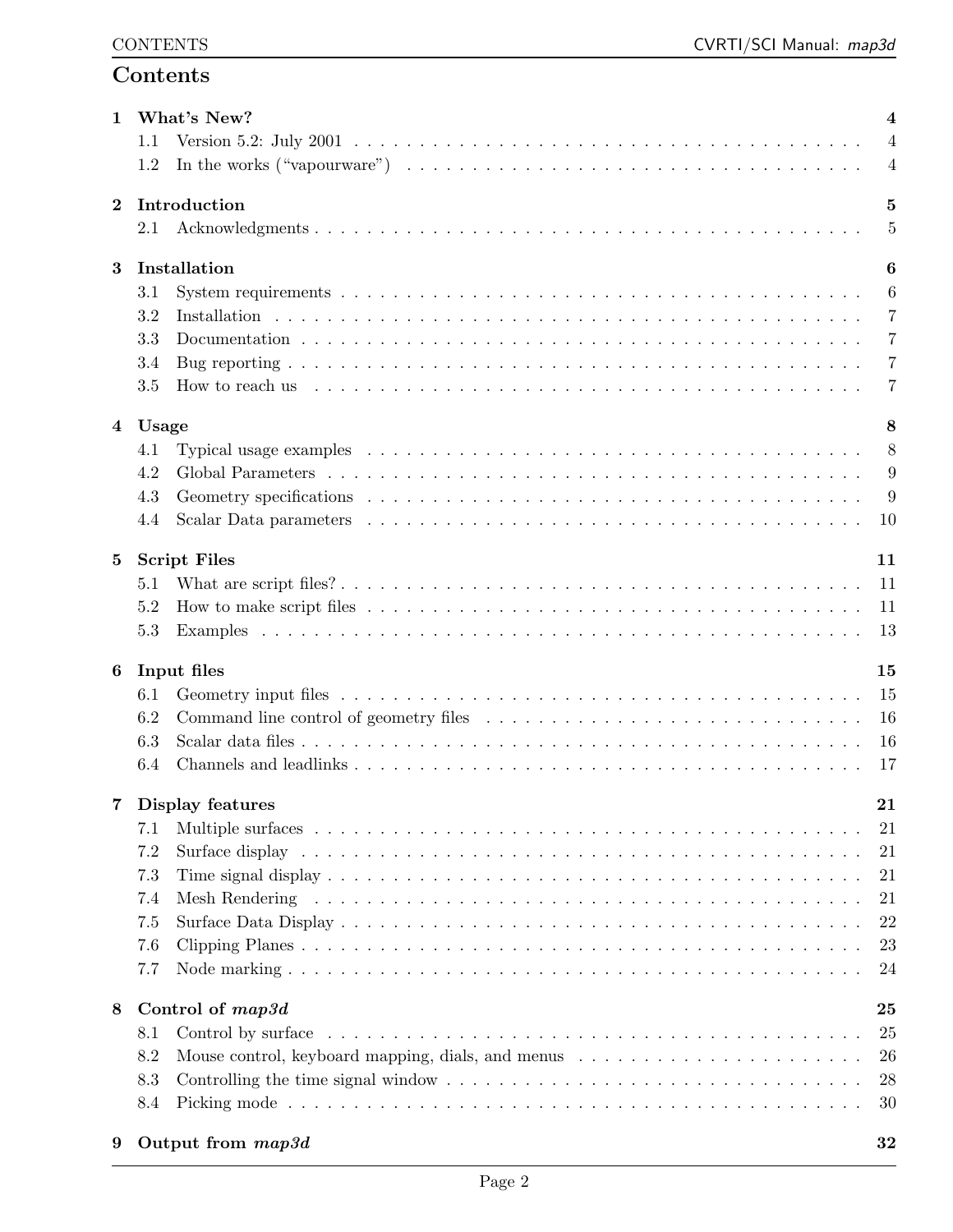### **10 BUGS 33**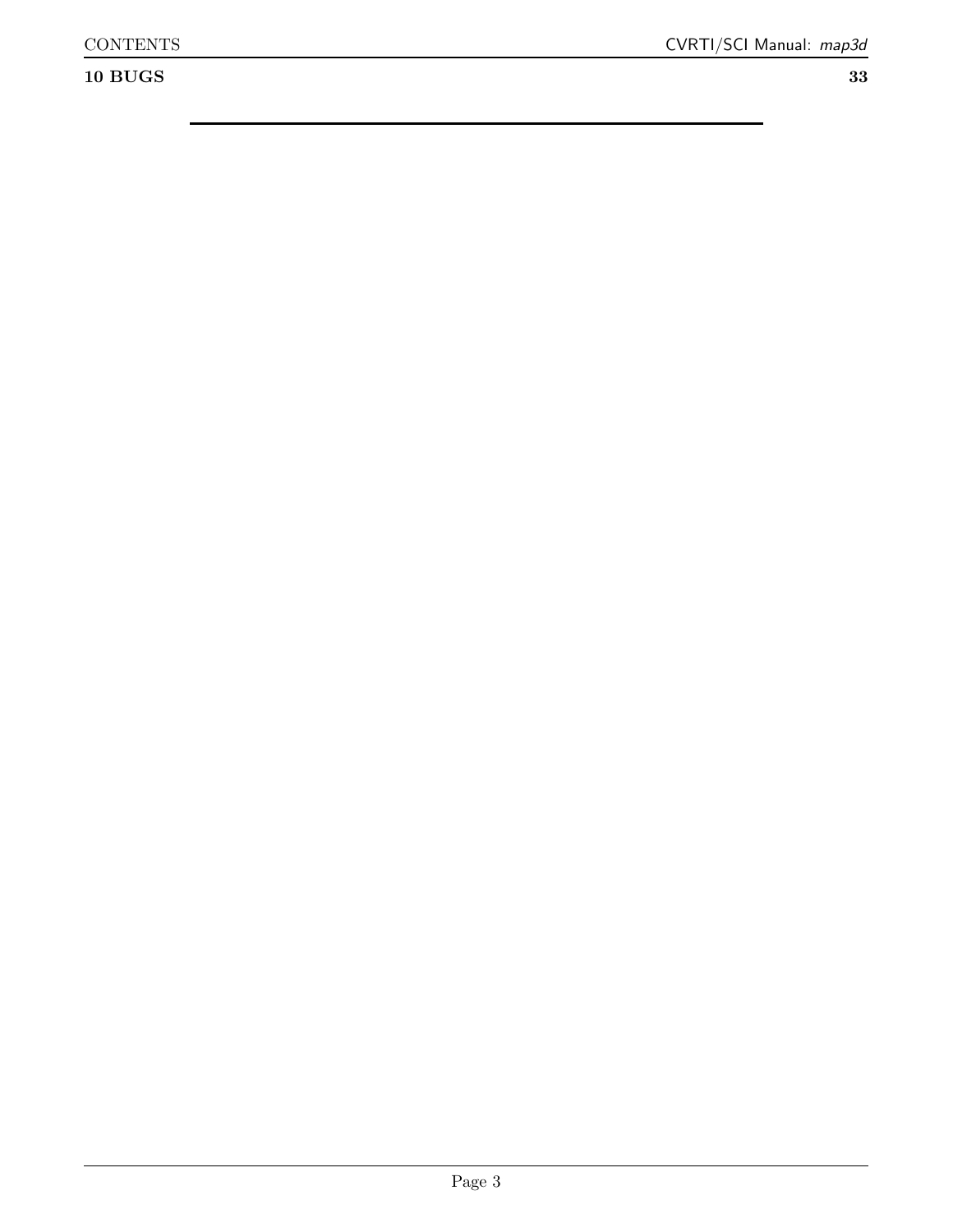## **1 What's New?**

In this section, we highlight the latest additions to *map3d* in the (vain?) hope that people will read at least this much of the manual and be able to quickly make use of the latest and greatest that the program offers.

#### **1.1 Version 5.2: July 2001**

This is the first major revision of the "new" *map3d* and we are getting close to the functionality of the old GL based version. There are also some features unique to the OpenGL version like the lighting model and excellent mouse controls of rotation.

Some of the specific things that you should notice over the version 5.1 include:

- **Time signal window:** we have redesigned the time signal window and it now permits selection of the time instant displayed in the surface windows. This is important functionality for the use of *map3d* for time sequences. We have also changed the fonts and the layout of the window to make more room for the signal. With the "p" key, one can even turn off all the displayed information in the time signal window and see only the data. Section 8.3
- **Frame control:** control the alignment of time signals between surface windows, adjust zero, alter step between time frames. Section 8.3.1
- **Clipping planes:** there are two clipping planes available and they can even be locked to provide slicing functions. Section 7.6
- Locks: there are now three lock icons on the surface display and they tell the user a) (yellow) whether display parameters affect all surfaces or just the current one, b) (red) whether rotations and translations apply to one or all surfaces, and c) (green) whether the frame counters in the time signals apply to all surfaces or just the current surface. Section 8.1.1

**Bug fixes:** not that the previous version had any bugs, but we found a few(!) things to fix.

#### **1.2 In the works ("vapourware")**

A small sampler of things that are in the works:

- *•* Landmarks
- Support for dial boxes
- *•* Improvements in borderless windows
- Clean up the scaling windows
- Better looking fonts on everything
- Addition of a GUI to allow data windowing and better interactive selection of parameters
- New display modes for the display of vectors,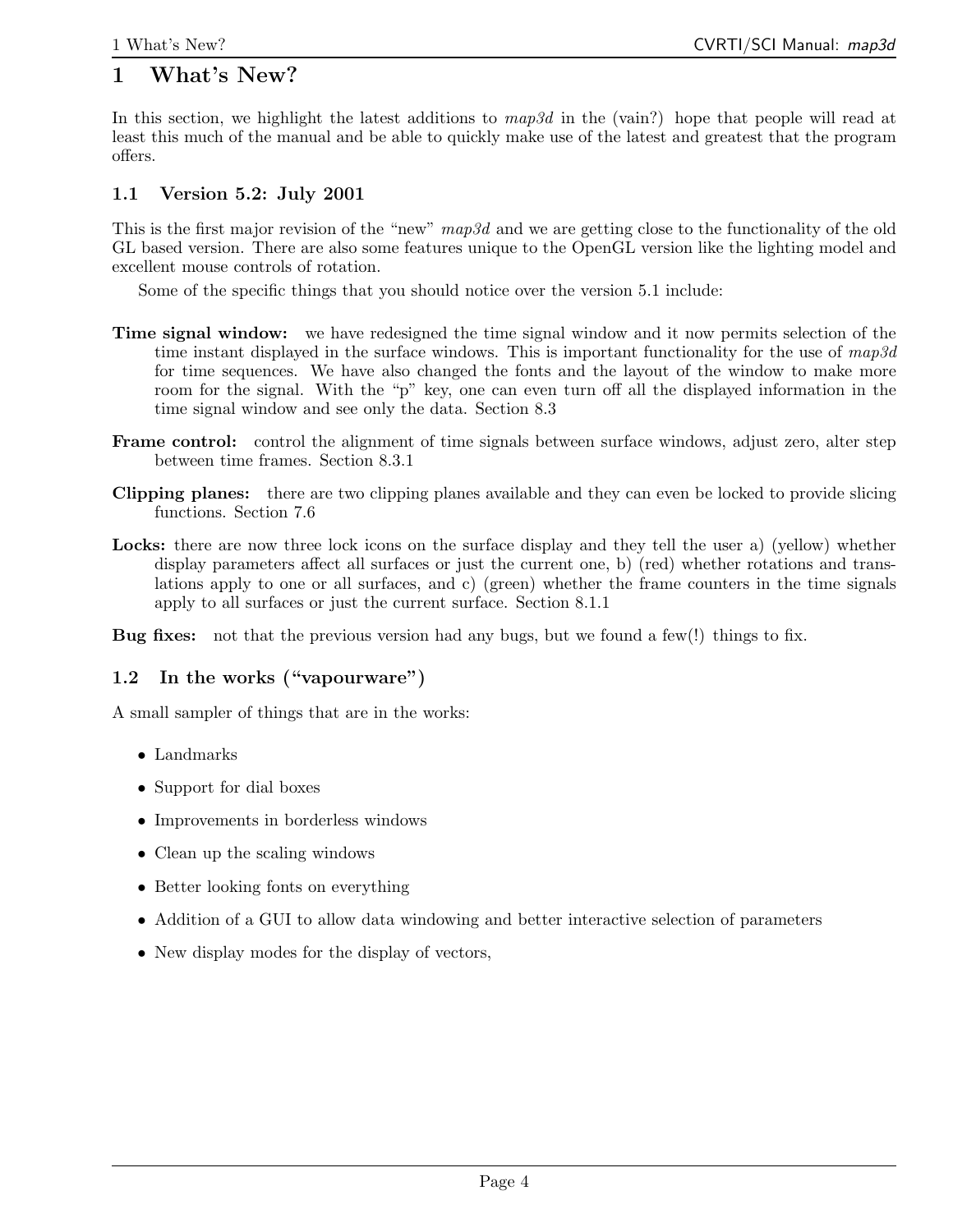## **2 Introduction**

This document describes the function and usage of the program *map3d*, a scientific visualization application developed at the Nora Eccles Harrison Cardiovascular Research and Training (CVRTI) and the Scientific Computing and Imaging Institute (SCI) at the University of Utah. The original purpose of the program was to interactively view scalar fields of electric potentials from measurements and simulations in cardiac electrophysiology. Its present utility is much broader but continues to focus on viewing three-dimensional distributions of scalar values associated with an underlying geometry consisting of node points joined into surface or volume meshes.

*map3d* has been the topic of some papers  $[1, 2, 3, 4]$  and a technical report  $[5]$  and we'd love it if you would reference at least one of them (perhaps [3] or [4] are the easiest ones to get copies of) as well as this manual when you publish results using it.

#### **2.1 Acknowledgments**

The history of *map3d* goes back to 1990 and the first few hundred lines of code were the product of a few hours work by Mike Matheson, an inspired visualization specialist, now with SGI, Salt Lake City. This was my introduction to GL and C and this program became my personal sand box to play in. Along the way, Phil Ershler made valuable contributions in figuring out the magic of Formslib for some user interface controls and developing with me *graphicsio*, the geometry and data file library that supports *map3d*.

This is a new"new" version of *map3d*, the first to use the OpenGL library and thus become truly portable. It marks a new beginning for the program and the result of a collaborative effort from a new cast of contributors. The largest credit must go to Chris Moulding, an ace graphics programmer and general software whiz who surveyed my sand box architecture, pulled together the essential walls, created new ways to make rooms, and still left lots of the sand box around so I could continue to play. Guo Tang has recently added his prodigious programming skills to the project and is working on a few of his own rooms. From version 5.2 onward, Bryan Worthen deserves special notice as he has provided the energy and time to continue developing *map3d*.

The largest thanks must go to the users of *map3d*, who provided the real inspiration and identified the needs and opportunities of such a program. Among the most supportive and helpful are Bruno Taccardi, Bonnie Punske, and Bob Lux, all colleagues of mine at the CVRTI. Dana Brooks and his students from Northeastern University are also regular users who have provided many suggestions and great enthusiasm. The first user and long time collaborator and friend was Chris Johnson and this new version of *map3d* is possible because of the success he and I have had in creating the SCI Institute and specifically the NIH/NCRR Center for Geometric Modeling, Simulation, and Visualization in Bioelectric Field Problems.

We gratefully acknowledge the financial support that has come from the NIH, National Center for Research Resources (NCRR) the Nora Eccles Treadwell Foundation, and the University of Utah, which provides us with space and materials to create this sand box.

Rob MacLeod, July 23, 2001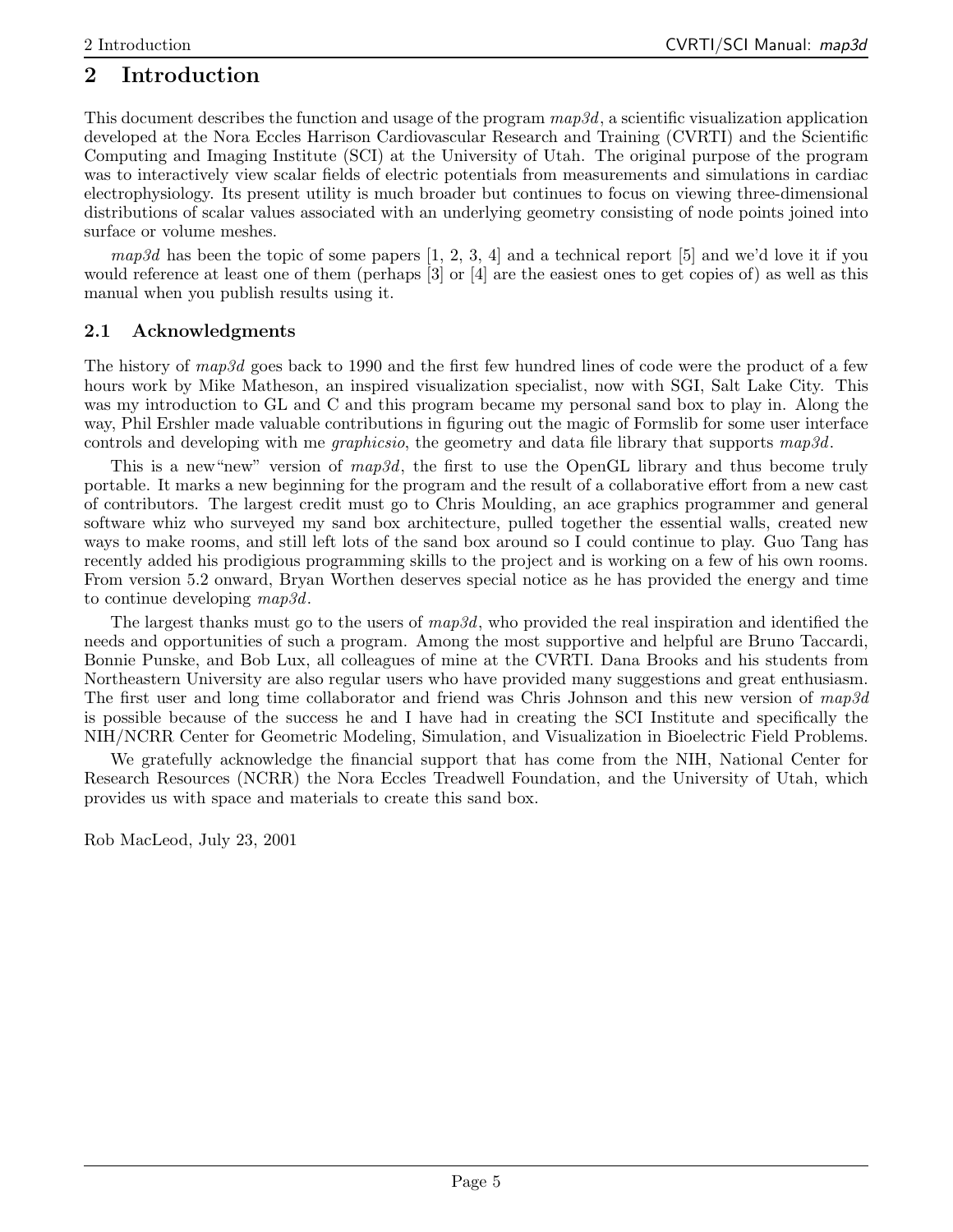## **3 Installation**

#### **3.1 System requirements**

 $map3d$  is written in standard  $C/C++$  and uses the OpenGL library, both choices made to ensure broad portability of the program. This first OpenGL version of *map3d* targets three platforms and we list the requirements and recommendations for each below. Additional platforms will follow—and follow even faster if you send us a machine to play on.

#### **All platforms:**

| Requirements for all systems              |                              |  |  |  |  |
|-------------------------------------------|------------------------------|--|--|--|--|
| OpenGL libraries (GL and GLU)             | version $1.1 +$ <sup>1</sup> |  |  |  |  |
| $OpenGL/window$ interface library $(GLX)$ |                              |  |  |  |  |
| $G$ lut                                   | version $3.7 +$              |  |  |  |  |

**SGI:** *map3d* runs on virtually any SGI that will support Irix version 6.5+. We have tested it on Indigo2, O2, Octane, and Origin workstations running various flavors of Irix 6.5. If you need a version for a different SGI configuration, please let us know (map3d@cs.utah.edu)

| Requirements                  |                              |  |  |  |  |
|-------------------------------|------------------------------|--|--|--|--|
| <b>Operating System</b>       | Irix $6.5+$                  |  |  |  |  |
| Architecture                  | mips3 or mips4 (maybe mips2) |  |  |  |  |
| Applications Binary Interface | $n32$ or 64                  |  |  |  |  |
|                               | Recommendations              |  |  |  |  |
| Hardware                      | Texture mapping hardware     |  |  |  |  |
|                               | 128 MB main memory           |  |  |  |  |

**Linux (i386):** *map3d* requires the OpenGL library, which is available as the mesa library at www.mesa3d.org for any Linux platform. For better performance, graphics cards from companies such as nVidia (www.nvidia.com) usually provide OpenGL libraries.

| Requirements                  |                                      |  |  |  |  |
|-------------------------------|--------------------------------------|--|--|--|--|
| <b>Operating System</b>       | kernel $2.2.x$                       |  |  |  |  |
| Architecture                  | $i386 (+$ maybe PPC $)$              |  |  |  |  |
| Applications Binary Interface | $\vert$ libc2.1                      |  |  |  |  |
|                               | Recommendations                      |  |  |  |  |
| Window system                 | XFree86 version $4.0 +$              |  |  |  |  |
| Hardware                      | 3D graphics card (nVidia, 3dfx, ati) |  |  |  |  |
|                               | 128 MB main memory                   |  |  |  |  |

**LinuxPPC (PowerPC):** *map3d* requires the OpenGL library, which is available as the mesa library at www.mesa3d.org for any Linux platform.

| Requirements                  |                                    |  |  |  |  |  |
|-------------------------------|------------------------------------|--|--|--|--|--|
| <b>Operating System</b>       | kernel $2.2.x$                     |  |  |  |  |  |
| Architecture                  | PowerPC (PPC)                      |  |  |  |  |  |
| Applications Binary Interface | libc                               |  |  |  |  |  |
| Recommendations               |                                    |  |  |  |  |  |
| Window system                 | XFree86 version $\overline{3.3}$ + |  |  |  |  |  |
| Hardware                      | 3D graphics card)                  |  |  |  |  |  |
|                               | $128~\mathrm{MB}$ main memory      |  |  |  |  |  |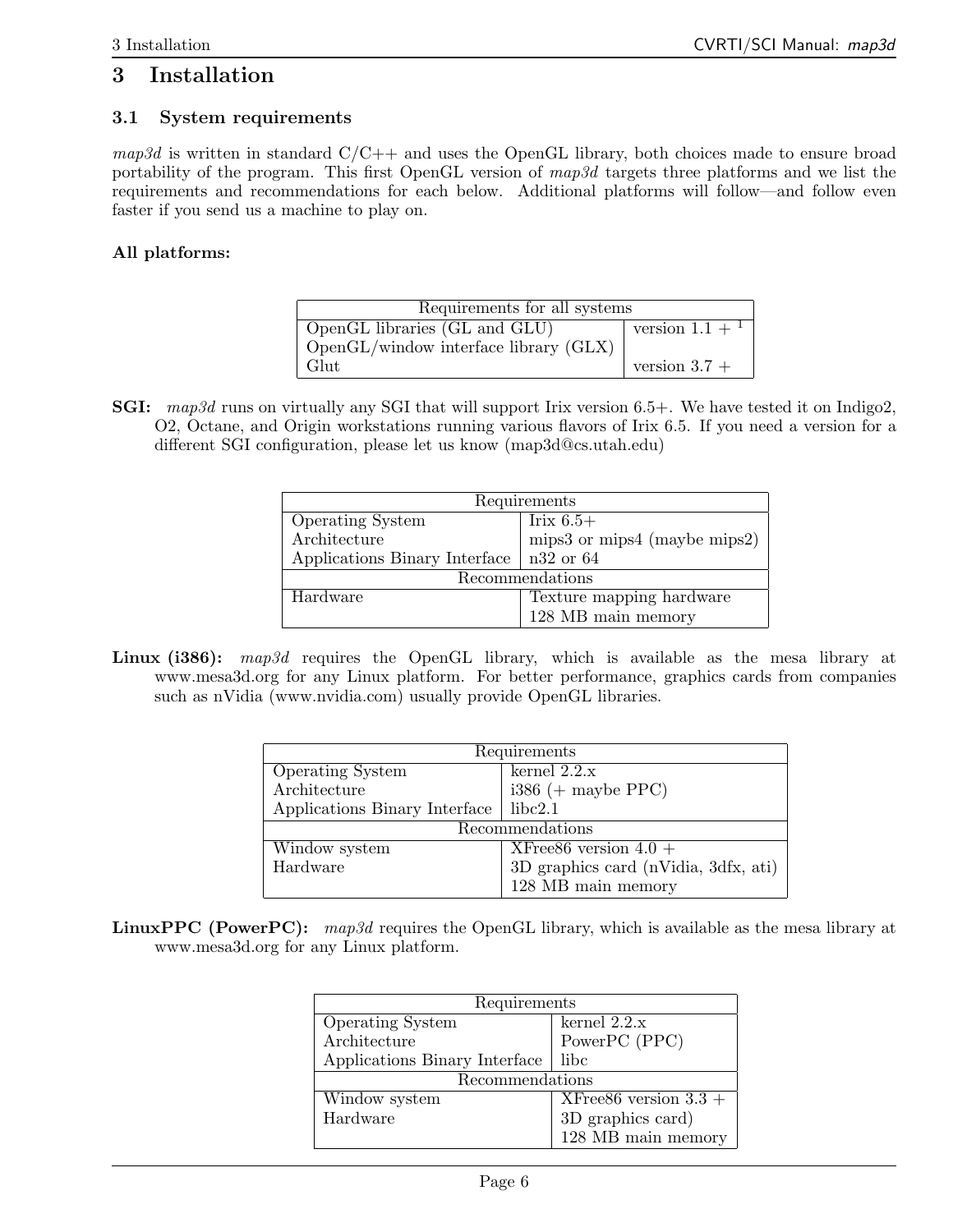#### **Windows:**

| Requirements                  |                                                   |  |  |  |  |
|-------------------------------|---------------------------------------------------|--|--|--|--|
| <b>Operating System</b>       | W2K/NT4.0/9x                                      |  |  |  |  |
| Architecture                  | i386                                              |  |  |  |  |
| Applications Binary Interface | $\min32$                                          |  |  |  |  |
| Recommendations               |                                                   |  |  |  |  |
| Hardware                      | 3D graphics card (nVidia, $3\overline{dx}$ , ati) |  |  |  |  |
|                               | 128 MB main memory                                |  |  |  |  |

#### **3.2 Installation**

The process of installing *map3d* is quite simple and we provide the steps in README files that comes with the downloaded installation files.

To test the installation, use the test files that accompany this distribution. Each has some script files included that show how to call and execute *map3d*.

To download the software, use the URL

www.sci.utah.edu/software/map3d.html

#### **3.3 Documentation**

This document should have reached you either as a pdf file or via the map3d web site. If you would like more copies or the latest version, go to the web site

www.sci.utah.edu/software/map3d.html

#### **3.4 Bug reporting**

We want to hear your response to using *map3d* and especially to learn about any bugs you may find. They may be features, rather than bugs, but if so, we will be happy to hear your impressions.

To submit a bug report please send email to map3d@cs.utah.edu or point your browser at software.sci.utah.edu/research/software/bugzilla/ with the following information:

- 1. Type and version of the operating system and hardware you are using.
- 2. Version of *map3d*.
- 3. Description of the bug/feature you encountered.
- 4. Suggestions for fixing the bug or altering the program behavior.

#### **3.5 How to reach us**

We have established an email address for *map3d*, map3d@cs.utah.edu, and web pages within the website www.sci.utah.edu/ncrr dedicated to *map3d*. There is also a majordomo mailing list for *map3d* users called map3d-users@cs.utah.edu. To subscribe to this list, send email to majordomo@cs.utah.edu with the content

#### subscribe map3d-users

Please let us know how you use *map3d* and how we can make it better for your purposes. We can only develop this program with continued support and the best way to achieve this is to show that others use the program and find it helpful.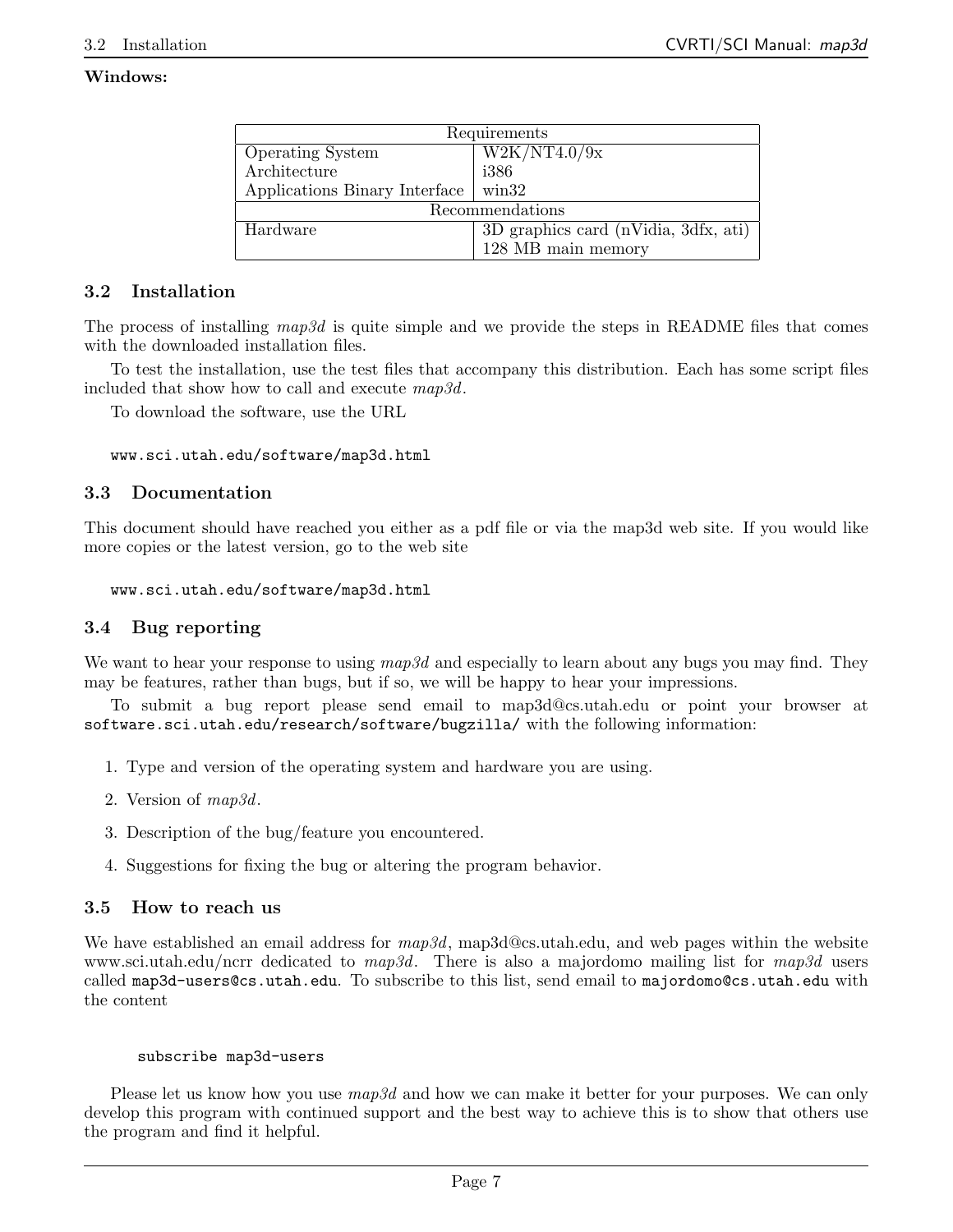#### **4 Usage**

```
map3d -b -nw
       -f geomfilename
         -as xmin xmax ymin ymax
         -at xmin xmax ymin ymax
         -t time-signal-number
         -c mesh colour
         -p scalar data (potentials) filename
           -s num1 num2
           -i increment
           -ph maxpotval
           -pl minpotval
           -cs contour-spacing
           -ps scaling_value
           -ch channels-filename
```
#### **4.1 Typical usage examples**

Here are some typical examples of using *map3d*:

• Display the contents of a geometry file:

```
map3d -f geomfilename.pts
map3d -f geomfilename.fac
map3d -f geomfilename.geom
```
The first form reads only the node points (.pts file extension) while the second form also reads the connectivities from a .fac file and displays both mesh and nodes. The third form assumes that a binary geometry file (.geom extension) exists that contains both nodes and connectivities. We describe all these forms of geometry files in Section 6.1.3.

• Map scalar values from a single time instant stored in a "pot" file (described in Section 6.3.1):

map3d -f geomfilename.fac -p datafilename.pot

• When there is a mapping required between the potentials and the geometry, *e.g.*, when the order of values in the .pot and .pts file are not identical, we require a channels file (see Section 6.4for details of the channels files),

```
map3d -f geomfilename.fac -p datafilename.pot -ch thefile.channels
```
*•* To display a *time series* of scalar values on the geometry, the basic format is the same

```
map3d -f geomfilename.fac -p datafilename.tsdf
```
with the time series stored in a datafile described in Section 6.3.2.

• Geometry can also be stored in a binary file in the CVRTI format (described in Section 6.1.3). The command format is essentially unchanged

```
map3d -f geomfilename.geom -p datafilename.tsdf
```
except that channel information is usually contained in the .geom file and thus seldom needs to be specified explicitly.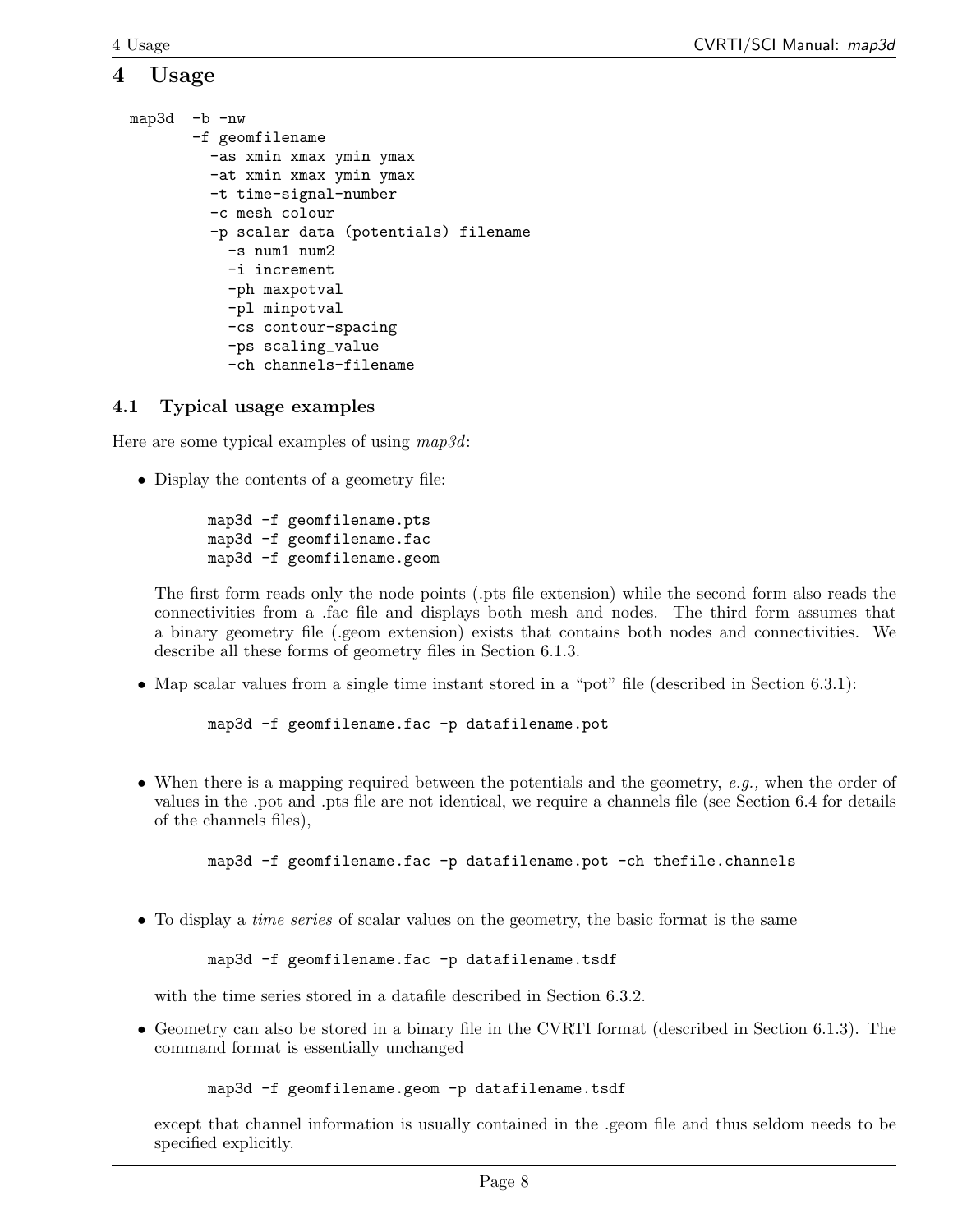• A time series data file (.tsdf) contains a sequence of potentials, as described in Section 6.3.2. To select a subset of the time series for display, append the parameters -s and, optionally, -i, for example,

map3d -f geomfilename.fac -p datafilename.tsdf -s 1 100 -i 2

to select time instants 1 to 100 with an increment between instants of 2 (*i.e.*, 1, 3, 5, 7, ..., 99).

• Another way to describe a time series is through a series of .pot files that are numbered in sequence. For example to read a sequence of the files mapdata001.pot, mapdata002.pot, mapdata003.pot, ... mapdata009.pot

map3d -f geomfilename.fac -p mapdata -s 1 9

• Geometry files can contain more than one geometry so that we need to select a specific collection of nodes and connectivities for the display, but means of a suffix to the geometry filename specification. The calling string

map3d -f geomfilename.geom@2 -p datafilename.tsdf

will select geometry  $#2$  from the file geomfilename.geom.

• Multiple instances of  $-f$  create multiple surfaces, which by default all appear in the same window. Adding the -nw option creates a separate window for each of the surfaces. So a typical call would look like

map3d -f geomfile1.fac -p thedata1 -f geomfile2.fac -p thedata2

However, you can include all the regular features for each of the surfaces so that things can get much more complex. For multi-surface displays, it is often better to use script files (see Section 5) below.

This version of *map3d* does not provide an interactive means of specifying geometry numbers from a .geom file or time instants from a time series data file. If this information is not in the command line, the program takes the first surface and the entire time series, respectively. We will have this fixed soon, real soon. . .

#### **4.2 Global Parameters**

The following general parameters affect the entire display:

- -b = open each individual window without borders placed within a master window that still has the usual borders. To move individual windows, hold the Alt (meta) key and use the left and middle mouse buttons, respectively.
- -nw = for multiple surfaces (*i.e.,* more than one set of points and triangles), place each surface data in a new window. By default, *map3d* opens a single window for all surfaces.

#### **4.3 Geometry specifications**

The basis for display in *map3d* are one or more geometry descriptions, which are usually in the form of surfaces, but can also be a set of line segments or tetrahedra; hence we can picture each set of nodes and connectivities as a "meta-surface", which we generally refer to as a "surface". For each such surface, *map3d* needs the set of node locations in three-dimensional space and usually some connectivity information that defines the (meta) surface. The geometries must exist in discrete form and be stored in files that *map3d* can read (see Section 6.1.3 for details of the file formats). There is no provision at present for analytically defined geometries.

To tell *map3d* where to look for this geometry information, each occurrence of -f in the command line indicates that beginning of a new surface. All parameters that follow before the next occurrence of -f refer to the current surface.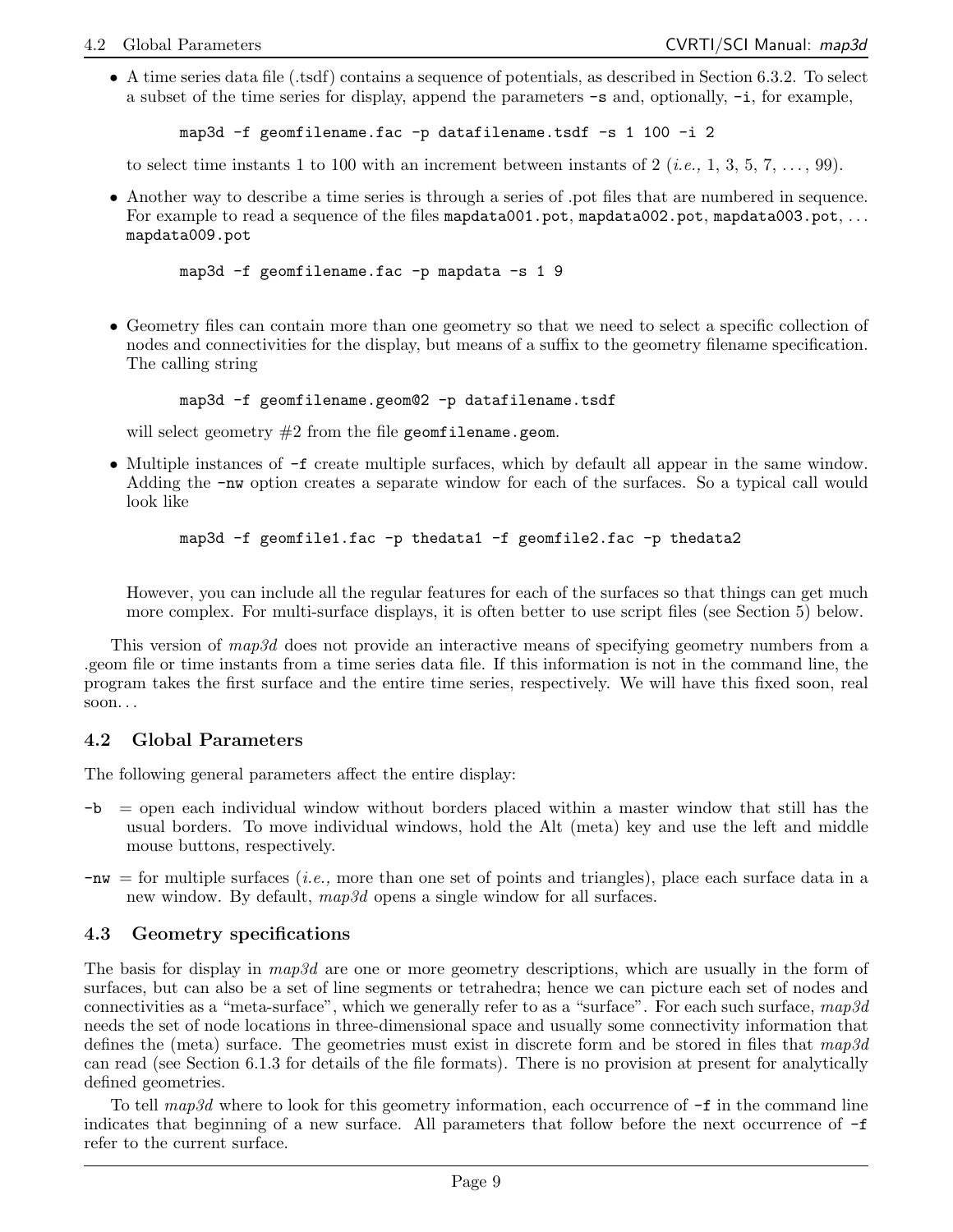- $-f$  geometry-file = filename of the geometry file(s) containing points and connectivity information. Legal formats for the file specification are:
	- 1. nodes (.pts) file will read and display only the nodes from the geometry; no display of the potentials is possible with just this information;
	- 2. triangles/tetrahedra (.fac/.tetra) file will read **both** the connectivities and the nodes (provided both exist and share the same root filename);
	- 3. binary geometry (.geom) file contains both nodes and connectivity information and may also contain channel mapping. At present, multi-surface geometry files must include a specific indication of the desired surface (@surfnum); otherwise, *map3d* read the first surface in the file.

Note: by specifying a root filename without any extension, *map3d* will look for all valid geometry files and try and construct the most comprehensive set. Where there are multiple, potentially conflicting files with the same root, e.g., file.pts and file.geom,  $mnp3d$  will ask the user for a decision of which to use. See Section 6.2 for more details on the rules for specifying and reading geometry files. Note also that a geometry specification is the minimal input for successful function of *map3d*.

- $-\text{as xmin xmax ymin ymax}$  = set the absolute location in pixels of the surface window most recently defined. We assume an origin in the lower left corner of the screen and the typical full screen of an SGI workstation with a 19-inch monitor has 1280 by 1024 pixels. This option is useful for setting consistent layout of windows, especially when there are multiple surfaces, each in its own window.
- $-c$  colour = desired colour for the mesh of a particular surface, specified as a red, green, and blue value triplet ranging from 0 to 255 Check these values. Some examples are:

| 25500       | red     |
|-------------|---------|
| 02550       | green   |
| 00255       | blue    |
| 255 255 0   | yellow  |
| 255 0 255   | magenta |
| 0 255 255   | cyan    |
| 255 255 255 | white   |

#### **4.4 Scalar Data parameters**

To display scalar data values on the geometry, we must specify the source of the data and how to link them to the geometry. As with the geometry, all arguments specified between two occurrences of -f in the command line refer to the currently valid surface. Within pairs of -f options, there can be only a single instance of any of the following options:

- -p potfilename = base filename for the potential and current data files. For pot files (see Section 6.3.1 for details of the format), if the -s option is used, *map3d* will append a number and the extensions .pot to this base filename (see -s option). For binary time series (.tsdf) files, the -s option specifies the start and end frame numbers to be read from the file. With no -s option, *map3d* searches for a single .pot file named potfilename.pot or for a time series file named potfilename.tsdf and will read in all time instants from the file.
- -s num1 num2 = range of frame numbers to read. If we are reading data from .pot or .grad files, *map3d* appends each of the numbers between num1 and num2 to the value of potfilename to make complete pot filenames.

*eg.,* -p good-map -s 1 3 expands to:

good-map001.pot good-map002.pot good-map003.pot

If we are reading from a time series (.tsdf) data file, *map3d* will read frames num1 to num2 from the file.

-i increment = difference between each frame number. For .pot files this affects the string appended to potfilename for each new file.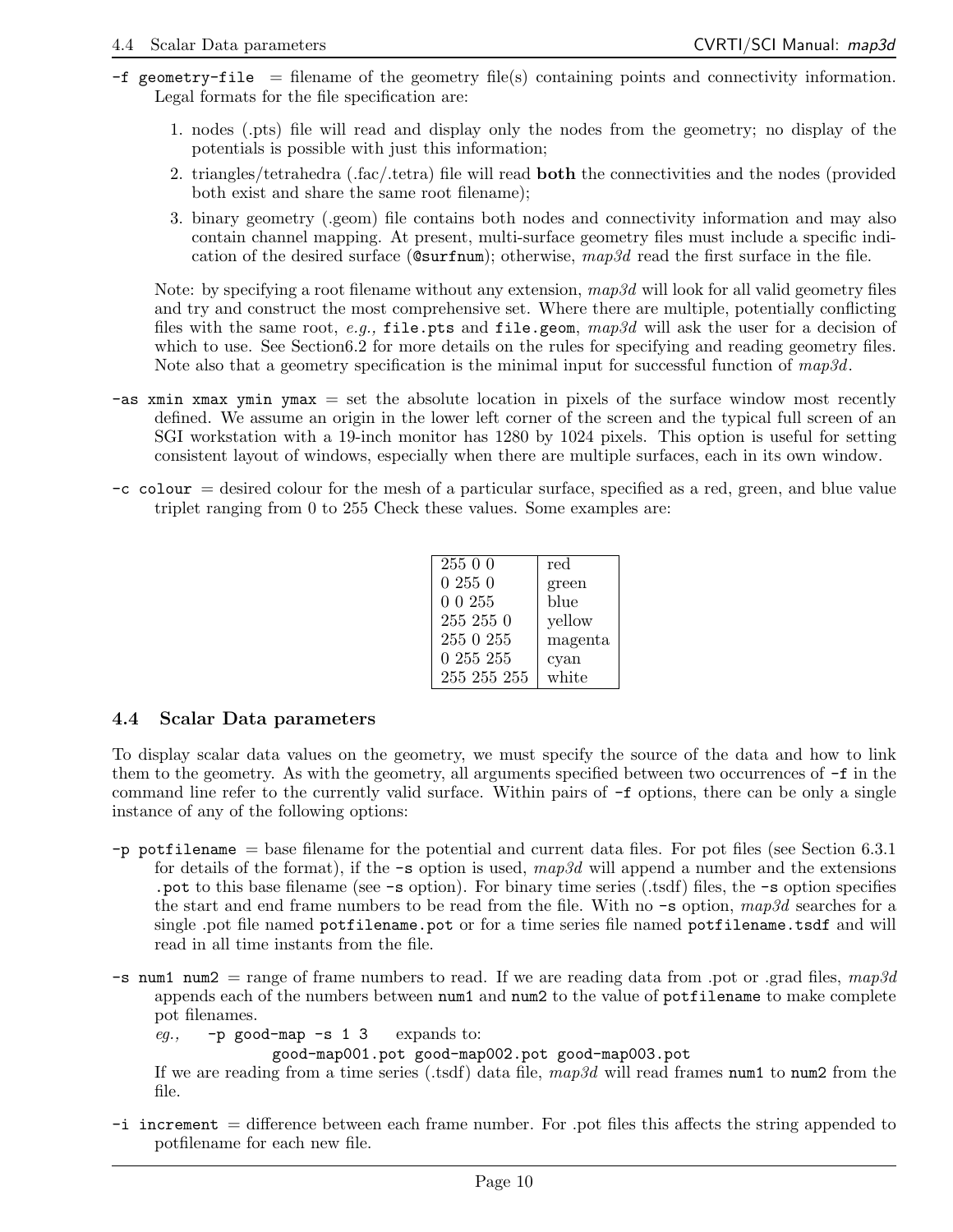$eg.,$  -p good-map -s 1 6 -i 2 expands to:

good-map001.pot good-map003.pot good-map005.pot

For time series (.tsdf) data files, increment determines the step between frames actually ready from the file. Note that such a subsampling determines the data available in *map3d*, which no subsequent user action can alter.

- -cs contour-spacing = spacing between contours set by the user. This provides a menu option for selecting contours by setting a constant spacing rather than deriving the spacing from the desired number of contours and the range of data values.
- -ps scaleval = scaling value by which *map3d* multiplies each potential value as it reads from the file(s). This option tries to make use of any unit information available in a time series data file and alters the unit value available to *map3d* for display. The resulting scaling of the data is permanent for the current instance of *map3d*.
- -ch channels-filename = file in *channels* format containing an entry for each node in the geometry which points to the associated location in the data array. The value of this pointer is also the number that is written next to node locations when channel numbers are displayed. See section 6.4 for more information on the channels file format.
- $-t$  timesignal-lead-number = number of the node to be used for the display of a time signal in its own window. The number refers to the node number in the geometry. At any time during the operation of the *map3d* the user can select a new node via the pick mode menu item and have the time signal from that node displayed (see Section 8.4 for details).
- $-\text{at } x$ min xmax ymin ymax = set the absolute location in pixels of a time signal window associated with the current surface. As with the -as option, the origin is in the lower left corner of the screen and the full screen resolution of an SGI screen with 19-inch monitor typically supports 1280 by 1024 pixels.

## **5 Script Files**

Using script files to control map3d has numerous advantages, for example:

- 1. complex layouts and specifications can be created and then held for later reuse,
- 2. execution of the program reduces to a single word that starts the script,
- 3. scripts are shell programs and can include logic and computation steps that automate the execution of the program; the user can even interact with the script and control one script to execute many different actions.

#### **5.1 What are script files?**

A script files are simple programs written in the language of the Unix shell. There are actually several languages, one for each type of shell, and the user is free to select. At the CVRTI we have decided to use the Bourne shell for script programming (and the Korn shell for interactive use) and so all scripts will assume the associate language conventions. The shell script language is much simpler to use and learn than a complete, general purpose language such as C or Fortran, but is very well suited to executing Unix commands; in fact, the script files consist mostly of lists of commands as you might enter them at the Unix prompt. Even more simply, a script file can consist of nothing more than the list of commands you would need to type to execute the same task from the system prompt.

#### **5.2 How to make script files**

Script files are simple text files and so are usually created with an editor such as emacs. You can, however, also generate a script file from a program, or even another script. But all script files can be read and edited by emacs and this is the way most are composed.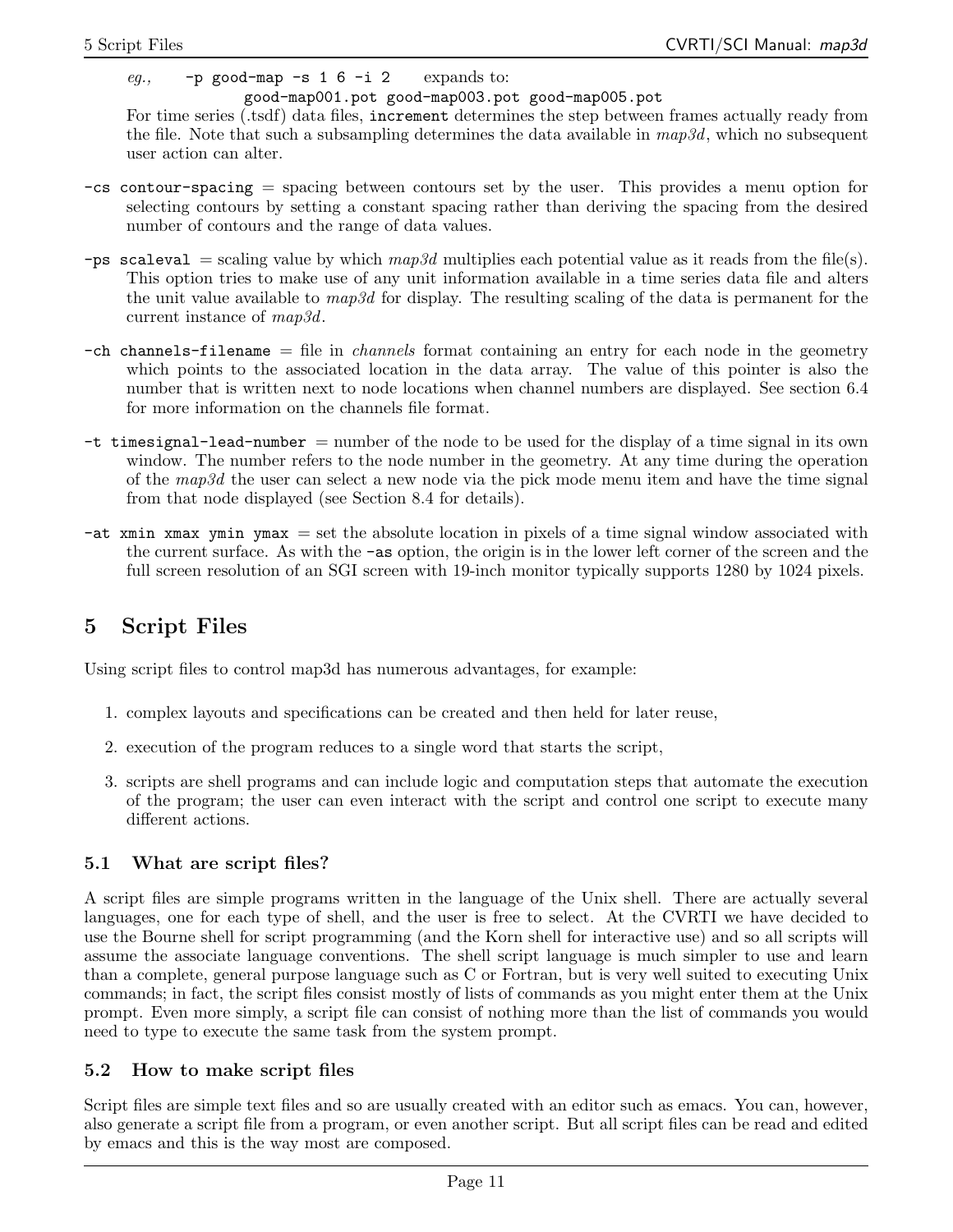To learn about the full range of possibilities in script files requires some study of a book such as "Unix Shell Programming" by Kochan and Wood but the skills needed to make *map3d* script files are much more modest; any book on Unix will contain enough information for this. The instructions and examples below may be enough for many users.

Here are some rules and tips that apply to script files:

**Use a new line for each command** This is not a requirement but makes for simpler files that are easier to read and edit. If the command is longer than one line, then use a continuation character " ", *e.g.,*

```
map3d -f geomfilename.fac \
      -p potfilename.data \
     -cl channelsfilename
```
**Make sure that there are no characters (even blank spaces) after the continuation character!!!** This has to be the most frequent error when the script file fails to run or stops abruptly.

**Make script files executable** Script files can be executed by typing . scriptfile but the simplest thing is to make then executable files so that they work simply by typing their names. To do this, use the chmod command as follows:

chmod 755 script\_filename

**Use the .sh extension for scripts** This convention makes it easy to recognize shell scripts as such, but also invokes some editor help when you edit the file in emacs. The mode will switch to shell (much like Fortran or C mode when editing programs with .f and .c extensions) and has some automatic tabbing and layout tools that can be helpful.

**Variables in scripts** The shell script is a language and like any computer language there are variables. To define a variable, simply use it and equate it to a value, *e.g.,*

> varname=2 varname="some text" varname=a\_name

Do not leave any spaces around the "=" sign or the command will fail and set the variable to an empty string.

Once defined, the variables can be used elsewhere in the script as follows:

```
geomdir=/u/macleod/torso/geom
geomfile=datorso.fac
datafile=dipole.data
map3d -f ${geomdir}/${geomfile} -p $datafile
```
The curly braces are required when the variable name is concatenated with other text of variable names but is optional otherwise. To concatneate text and variables you simply write them together (*e.g.,*  $geomdir/g$ eomfile.pts comcatenates the two variables with a "/" and the extension ".pts".

**Environment variables in scripts** All the environment variables are available and can be set in the script. For example:

mydir=\${HOME}

sets the variable \$mydir equal to the user's home directory. Likewise,

MAP3D\_DATAPATH=/scratch/bt2feb93/ export MAP3D\_DATAPATH

defines and "exports" the environment variable used by map3d to find .pak files.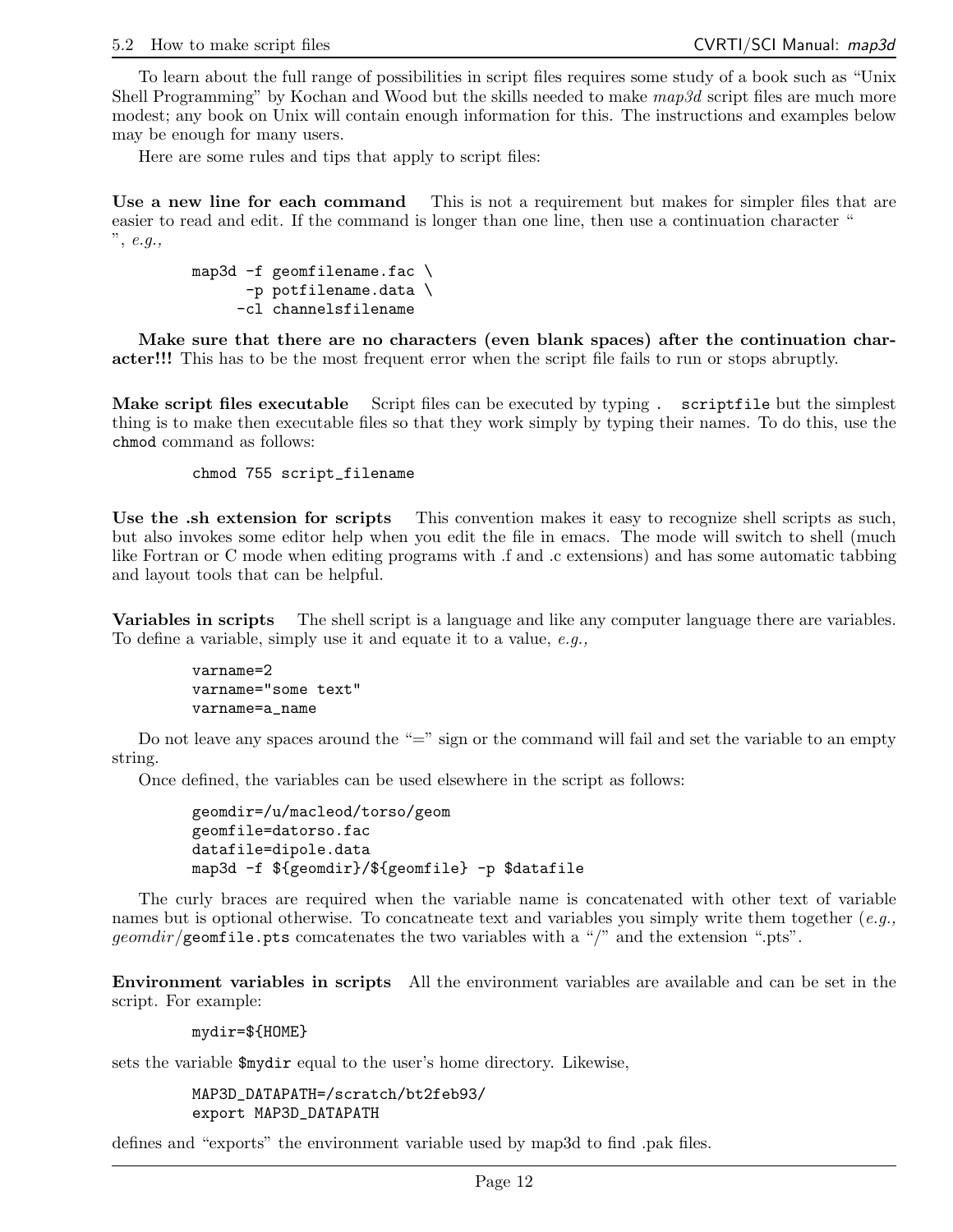#### **5.3 Examples**

Below are some sample scripts, from simple, to fairly complex:

#### **Set the geometry, data, and window size and location**

```
map3d -f ${HOME}/torso/geom/dal/daltorso.fac \
      -as 100 500 300 700 \
      -p ${HOME}/maprodxn/andy3/10feb95/data/cooling.data \
      -s 1 1000
```
map3d-tank1.sh**, included with this distribution**

```
MAP3D=../map3d
GEOM=../geom/tank
DATA=../data/tank
$MAP3D -nw -f ${GEDM}/25feb97 sock.fac \
        -p ${DATA}/cool1-atdr_new.data@1 -s 1 1000 \
        -ch ${GEOM}/sock128.channels \
        -f ${GEOM}/25feb97_sock_closed.geom \
        -p $\{DATA\}/cool1-atdr_new.data@2 -s 1 1000\}-ch ${GEOM}/sock128.channels
```
map3d-tank2.sh**, included with this distribution**

```
MAP3D=../map3d
GEOM=../geom/tank
DATA=../data/tank
$MAP3D -nw -f ${GEDM}/25feb97 sock.fac \
        -as 200 600 400 800 \
        -p $\{DATA\}/cool1-atdr_new.data@1 -s 1 476 \-at 200 600 200 420 -t 9\
        -ch ${GEOM}/sock128.channels \
        -f ${GEOM}/25feb97_sock_closed.geom \
        -as 590 990 400 800 \
        -p ${DATA}/cool1-atdr_new.data@2 -s 1 476 \
        -at 590 990 200 420 -t 126 \
        -ch ${GEOM}/sock128.channels
```
map3d-torso1.sh**, included with this distribution**

MAP3D=../map3d GEOM=../geom/torso DATA=../data/torso \$MAP3D -f \${GEOM}/daltorso.geom -p \${DATA}/dipole2.data -s 1 6

map3d-torso2.sh**, included with this distribution**

MAP3D=../map3d GEOM=../geom/torso DATA=../data/torso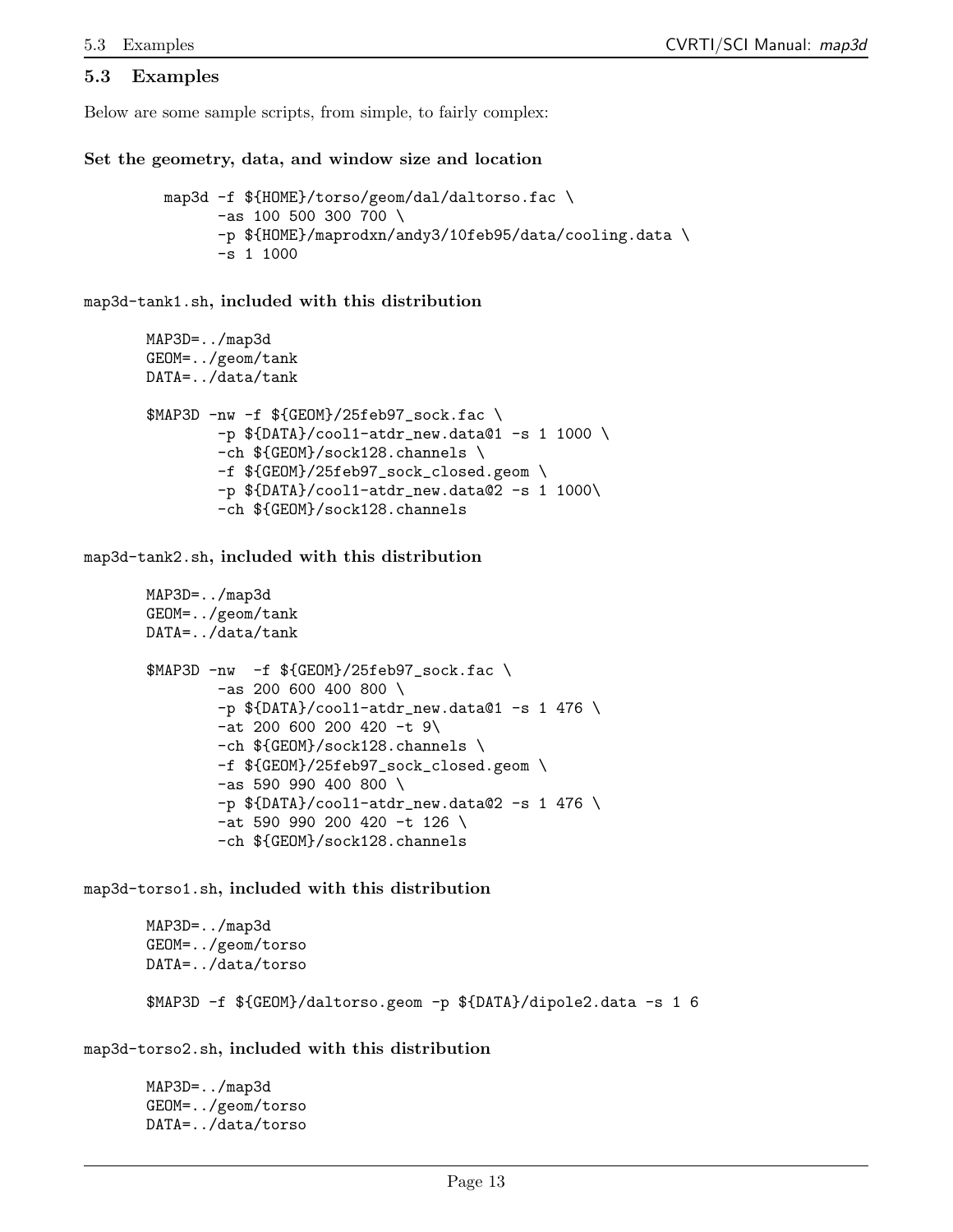```
$MAP3D -f ${GEOM}/daltorsoepi.geom@1 \
        -p ${DATA}/p2_3200_77_torso.data -s 1 200 \
       -f ${GEOM}/daltorsoepi.geom@2 \
        -p ${DATA}/p2_3200_77_epi.data -s 1 200
```
**Set some environment variables, then layout the whole display**

```
#!/bin/sh
# A script for the spmag 1996 article
#
######################################################################
map3d=/usr/local/bin/map3d
map3d=${ROBHOME}/gl/map3d/map3d.sh
MAP3D_DATAPATH=/scratch/bt26mar91pack/
export MAP3D_DATAPATH
echo "MAP3D_DATAPATH = $MAP3D_DATAPATH"
basedir=/u/macleod/maprodxn/plaque/26mar91
\frac{m}{2} -b -nw \
        -f $basedir/geom/525sock.geom \
        -as 150 475 611 935 \
        -at 150 475 485 610 -t 237 \
        -p $basedir/data/pace-center.data@1 \
        - s 65 380 \ \{-f $basedir/geom/525sock.geom \
        -as 476 800 611 935 \
        -at 476 800 485 610 -t 237 \
        -p $basedir/data/pace-center.data@1 \
        -s 65 380 \
        -f $basedir/geom/525sock.geom \
        -as 150 475 176 500 \
        -at 150 475 50 175 -t 237 \
        -p $basedir/data/pace-center.data@1 \
        -s 65 380 \
        -f $basedir/geom/525sock.geom \
        -as 476 800 176 500 \
        -at 476 800 50 175 -t 237 \
        -p $basedir/data/pace-center.data@1 \
        -s 65 380
```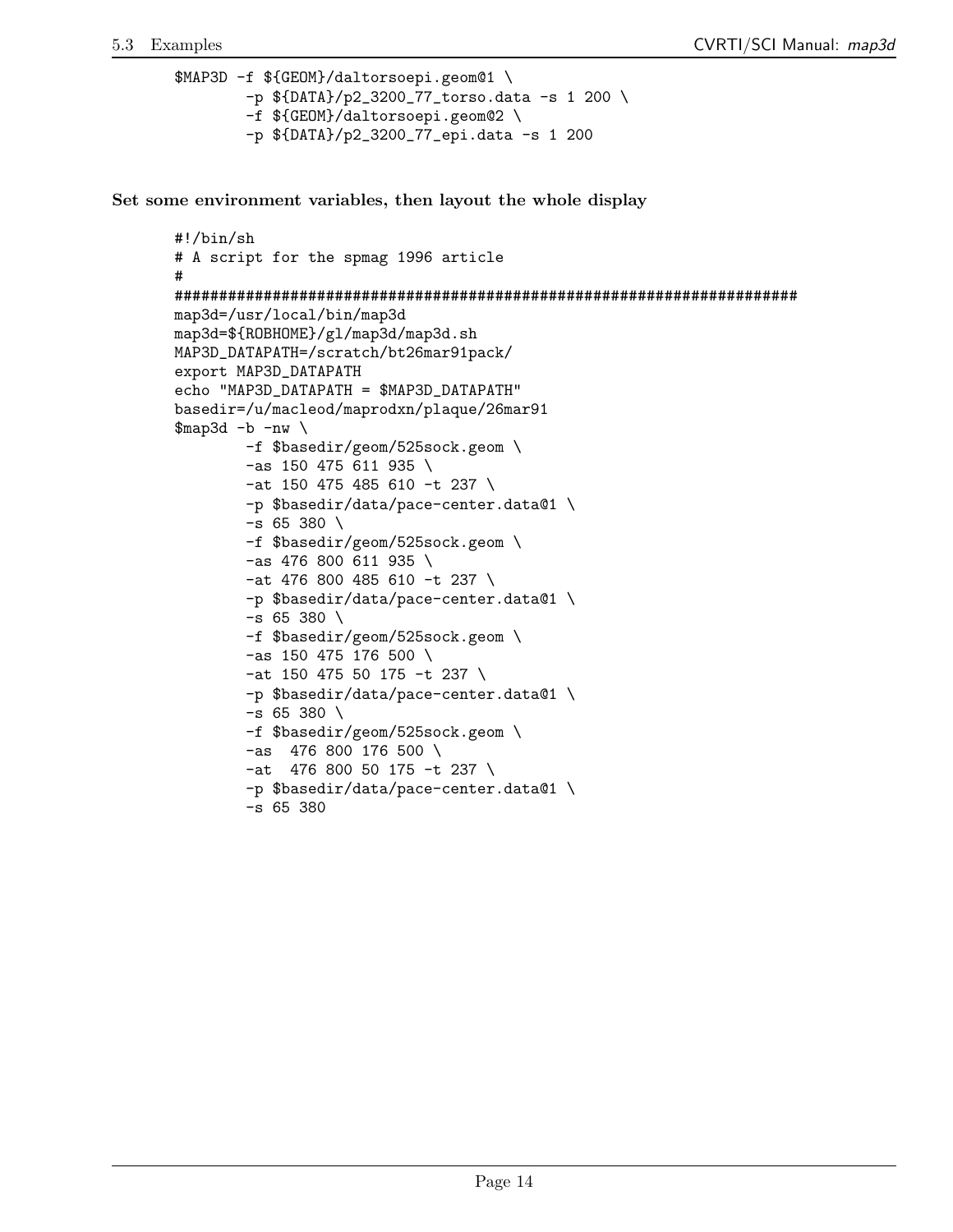## **6 Input files**

In this section, we describe the contents and formats of all the input files that *map3d* uses to get geometry, data, and much more.

#### **6.1 Geometry input files**

The input of geometric data may occur via a family of simple ASCII files used to describe geometry. These include the points or nodes of the geometry—stored in a file with the extension .pts—and the connectivities that described polygonal links between nodes—stored as line segments (.seg files), triangles (.fac files), and tetrahedra (.tetra files). To satisfy a need for more comprehensive and compact storage of geometry information, we have developed a binary file format and created the *graphicsio* library to manage these files. Below, we describe each of these files and how *map3d* uses them.

#### **6.1.1 Points (.pts) file**

The characteristics of a .pts file are as follows:

- 1. ASCII file, no special characters permitted;
- 2. Each line contains one triplet, ordered as x, y, and z values; one or more spaces between values, which are assumed to be real, floating point numbers;
- 3. Each line may also optionally contain a group number as a fourth element (although at present, *map3d* does not use this group information);
- 4. the order of points in the file is the implicit order of the nodes in the geometry; connectivities are based on this ordering.

#### **6.1.2 Triangle (.fac) files**

The characteristics of a .fac file are as follows:

- 1. ASCII file, no special characters permitted;
- 2. Each line contains a triplet of integer values pointing to the nodes of the geometry. **Node numbers begin at 1 not 0!**;
- 3. The order of triangle vertices (nodes) is not strictly controlled, however, it is recommended that order reflect a common convention in graphics—a counterclockwise sequence of vertices when viewed from the **outside** of the triangle;
- 4. Each line may contain an optional fourth values which is the group number for the triangle (not used by *map3d*);
- 5. Order of triangles in the file is not meaningful except for internal bookkeeping; user will notice ordering only when a triangle is picked for interrogation.

#### **6.1.3 Binary (.geom) geometry files**

At the CVRTI we have developed a binary file system for efficient storage of complex geometry and associated attributes, a part of the *graphicsio* library. Extensive documentation of this format is available from Rob MacLeod (macleod@cvrti.utah.edu) (www.cvrti.utah.edu/˜macleod/docs) and from the CVRTI web site under the heading *graphicsio library* at www.cvrti.utah.edu/computing.shtml.

Briefly, each *graphicsio* geometry file contains one or more sets of node locations and, optionally, connectivities for polygonal elements composed from those nodes. It is possible in *graphicsio* files to associate scalar, vector, and tensor values to nodes or elements, the most relevant example of which are channel pointers, stored as a set of scalar values associated with the nodes of the geometry. Each *graphicsio* geometry file can contain any number of sets of geometries, each with different nodes and connectivities.

*map3d* is capable of reading surface geometry from the *graphicsio* .geom files, at present only from single surfaces specified in the command line. Soon we will add support for reading more than one surface from a multi-surface .geom file.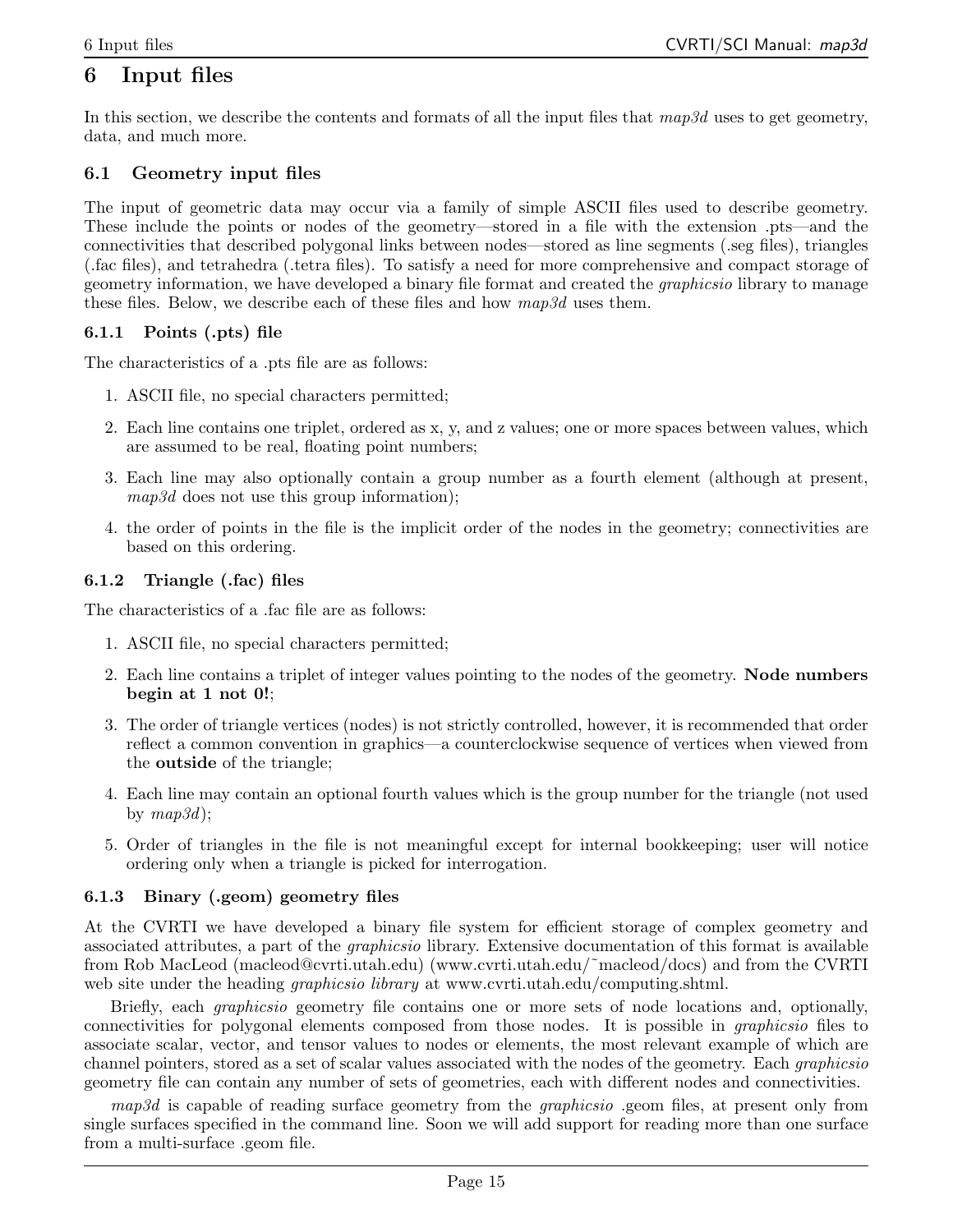### **6.2 Command line control of geometry files**

In *map3d* the -f option determines in which files the geometry is to be found. Starting from the filename that follows -f, which may or may not include a file extension, the program looks for all possible candidate geometry files and queries the user for resolution of any ambiguities. Thus, with the arguments map3d -f myfile, *map3d*3d looks for myfile.geom, myfile.pts, myfile.fac, *etc,* and tries to resolve things so that a valid geometry description is found. It is possible to direct this process by typing the geometry filename with an extension according to the following rules:

| Extension | <b>Effect</b>                                                    |  |  |  |  |
|-----------|------------------------------------------------------------------|--|--|--|--|
| none      | look for files with the extensions .pts, .fac, .tetra, and .geom |  |  |  |  |
|           | and if an incompatible set are present $(e.g., both.pts and$     |  |  |  |  |
|           | .geom), ask user which to take                                   |  |  |  |  |
| .pts      | take only the .pts file and ignore any connectivity or .geom     |  |  |  |  |
|           | file                                                             |  |  |  |  |
| .fac      | take .pts and .fac and ignore any .geom files present.           |  |  |  |  |
| .geom     | take the geom file and ignore any others present.                |  |  |  |  |

A further way to read geometry into *map3d* is to use the geometry filename that can be optionally contained within the time series file (see Section 6.3) that contains the potentials. This requires that the .tsdf file be created with the geometry filename included; adding this after the fact is difficult. Note that even if a geometry filename is found in the .tsdf file, it can be overridden by the geometry file name specified in the argument list of *map3d*.

#### **6.3 Scalar data files**

There are two ways of storing scalar values (typically electric potential in our applications) so that *map3d* can recognize and read them. One is a simple ASCII file and the other a binary format developed at the CVRTI.

#### **6.3.1 .pot files**

One way to package the scalar data values that are assigned to the points in the geometry is the .pot file. In the default condition, the scalar values in the .pot files are ordered in the same way as the node points in the geometry file with simple one-to-one assignment. With a channels file, it is possible to remap this assignment, as described in Section 6.4).

The rules for .pot files are:

- 1. Each line of the files contains one scalar data value, assumed to be a real number in single precision floating point format.
- 2. The order of the values within the file must either agree with that of the associated set of nodes or a channels file must be supplied to redirect the links between potential value and nodes.
- 3. Each .pot file *must* end with a blank line.
- 4. A single .pot file can contain only the data values associated with a single surface at a single instant in time. To represent a sequence of time steps (frames) requires a sequence of files, typically with filenames ending in a three-digit series, *e.g.,* mapdata001.pot, mapdata002.pot, mapdata003.pot, . . . . Section 4.4 explains how to specify such a series of .pot files to *map3d* and Section 4.1 shows examples.
- 5. The extension .pot *must* be used.

#### **6.3.2 CVRTI data (.tsdf) format files**

The more efficient and flexible way to store scalar values is by means of the time-series data file format developed at the CVRTI, also as part of the *graphicsio* library. These files (.tsdf files) are capable of holding an entire sequence, or *time series* of scalar data in a single file, along with information about the contents, type, units, and temporal fiducials from the time series. For more details on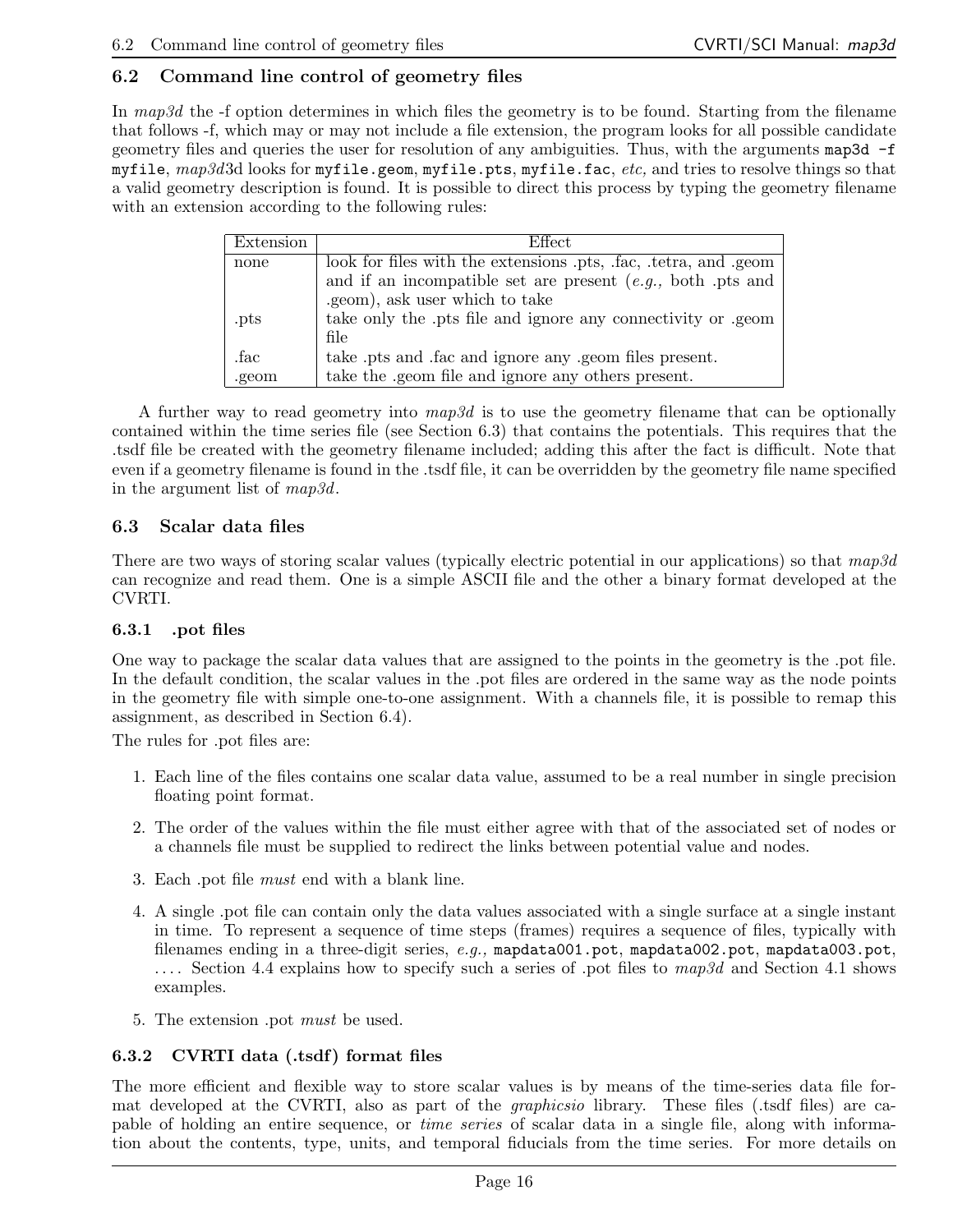this file format see www.cvrti.utah.edu/˜macleod/docs or the information under the *graphicsio library* at www.cvrti.utah.edu/computing.shtml.

Here are some concepts of the time series data file structure that are relevant to the different modes of operation described in this manual.

- Links to geometry The links between the channels of data in the .tsdf file and the nodes of the surface[s] over which they are displayed is established via *channel* array information, which is available stored as associated scalars to the nodes in the geometry file (see Section 6.1) or in explicit channels files (see Section 6.4).
- **Frames** By *frames* of data, we mean instants in the data stream representing single moments in time. For each frame, there is a set of values that for a spatial distribution or map and *map3d* needs to know what subset of frames are to be included in the display. To explicitly specify frame numbers, use the -s and -i options described in Section 4. As an example, the command line

```
map3d -w -f geomfile.geom@1 -p datafile.tsdf -s 10 130 -i 2
```
specifies that surface 1 from the geometry file geometries.geom should be used to display frames 10 to 130, taking every second frame, from run 2 of the time series data file datafile.tsdf.

**Time series container files:** The *graphicsio* library also defines a container file format that can describe a set of time series data (.tsdf) files, and can contain parameters extracted from the associated time series. At present, *map3d* does not read such container files, but this will change soon...

#### **6.4 Channels and leadlinks**

#### **6.4.1 Description of leadlinks and channels information**

Channels and leadlinks files  $^2$ , and the arrays they contain, are identical in structure, but they have important **functional differences**. A run of *map3d* may require both, either, or neither of these, depending on the structure of the data files and geometries. The basic function of both channels and leadlinks information is to offer linkages between nodes in the geometry and the data that is to be associated with those nodes. The first file type, the channels file, links the nodes in the geometry to specific time signals in a data file; without channel mapping, the only possible assumption is that each node  $i$  in the geometry corresponds to the same time signal  $i$  in the data file. Any other linkage of geometry and data channel requires there to be channel information, typically either from a separate .channels file or stored with the binary .geom file as an associated scalar value for each node.

Leadlinks are purely for visualization and describe the connection between "leads", a measurement concept, with "nodes", a geometric location in space. In electrocardiography, for example, a lead is the algebraic difference between two measured potentials, one of which is the reference; "unipolar" leads have a reference composed of the sum of the limb electrode potentials. It is often useful to mark the locations of these leads on the geometry, which often contains many more nodes than there are leads. The most frequent use to date has been to mark the locations of the standard precordial ECG leads within the context of high resolution body surface mapping that uses from 32–192 electrodes. Another common application is to mark subsets of a geometry that correspond to measurement sites (values at the remaining nodes are typically the product of interpolation). In summary, leadlinks allow *map3d* to mark specific nodes that may have special meaning to the observer.

Figure 1 shows an example of lead and channels information and their effect on *map3d*. See the figure caption for details.

*map3d* handles this information in the following manner:

**channels** The *channels* information links nodes in the geometry to individual channels or time series in the data file. For example, the data values associated with node  $k$  in the geometry are located in the

<sup>&</sup>lt;sup>2</sup>Note that at present,  $map3d$  does not support leadlinks files. We include them here because they belong to the full story and will appear in the next release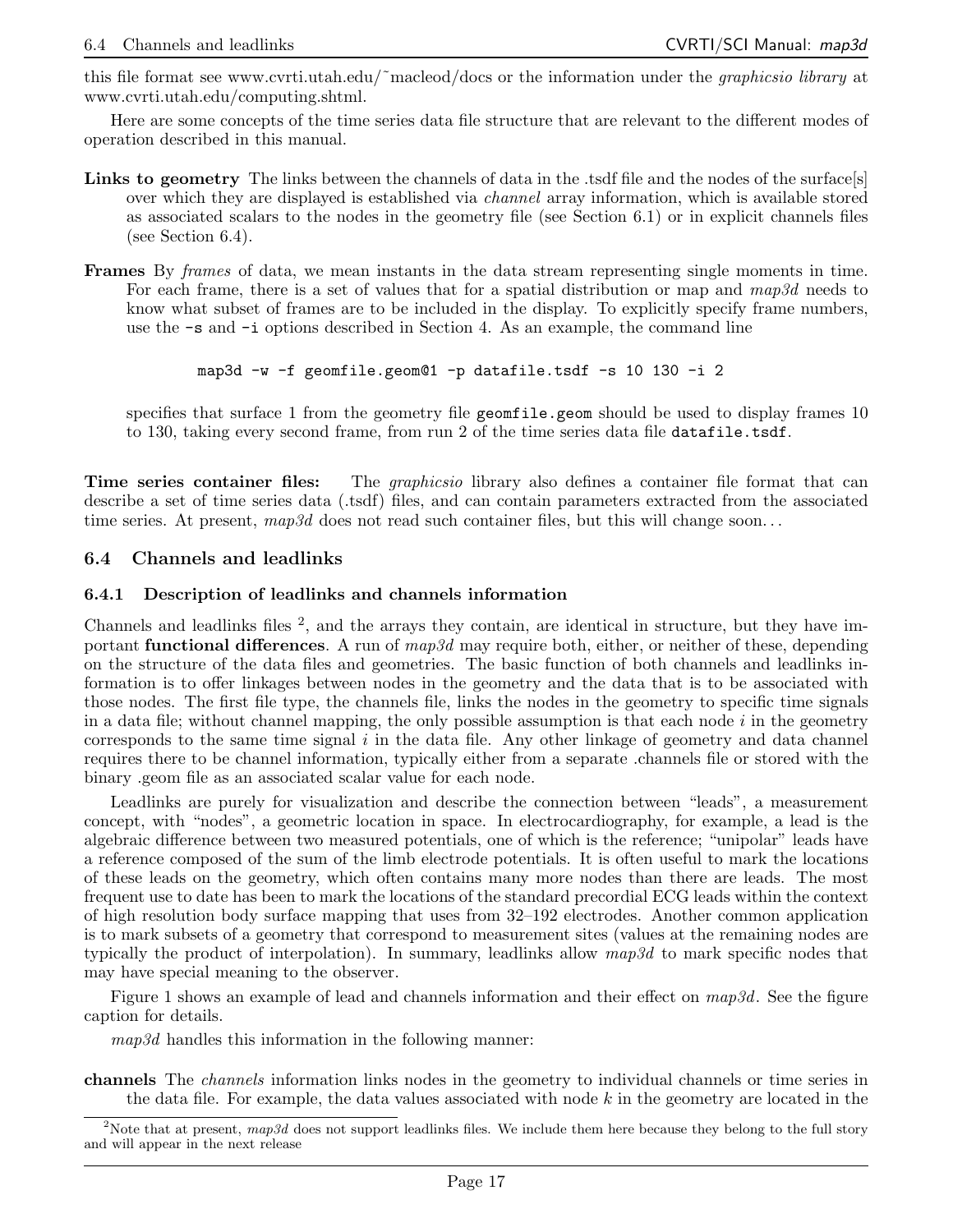

#### **Indirections in map3d**

Figure 1: Example of the indirection possible in *map3d* through the use of *leadlinks channels*, and *channellinks*. Lead number 4 points, via the *leadlinks* array to node number 22. This, in turn, points via the *channels* array to location 92 in the multiplexed data buffer, which causes the values at time signal 92 to be loaded into location 22 in the internal data array (and displayed by *map3d*). In a separate, *channellinks* array, shown below the leadlinks array, the entry in lead 4says that that lead should actually be labeled " $V_1$ ".

data location specified by the channel array value channels(k). If channels(k)  $< 0$ , then there is no valid data for node k.

Note that *map3d* **uses the channels arrays when loading scalar data into the internal storage arrays!** Hence, the action of the channel mapping is not reversible. Should geometry nodes and data channels match one-to-one, there is no need for a channels array. It is also possible to define via a channels array the situation in which a single data channel belongs to two (or more) nodes in the geometry. The most frequent example of this occurs when three-dimensional geometries are "unwrapped" into surfaces in which what was a single edge is split and thus present at both ends of the surface.

**leadlinks** The *leadlinks* information is primarily used to identify and mark measurement lead specific within the geometry. The typical use is to select a subset of the nodes to identify the measurement sites—values at other sites might be interpolated or otherwise computed. Leadlinks also provide a means to renumber the labels on the nodes of the geometry in order to, for example, reproduce the numbering scheme used in an experimental setup.

In the leadlinks array each entry refers, by its location in the array, to a particular lead  $\#$ ; the value at that location in the array gives the number of the node in the geometry file to be associated with this lead. For example if lead 4 has a leadlinks entry of 22 (leadlinks(4) = 22), then  $map3d$  will display node 22 in the geometry as "4", not "22" whenever node marking with *leads* is selected).

**channellinks** There is an extension of the basic scheme which includes a further level of redirection for giving the leads explicit text labels. Channel links are stored as a array of strings, one for each node of the geometry. The channellinks file is organized similarly to a leadlinks file, with each line containing information for one node. However, each line consists of two values, 1) the number of the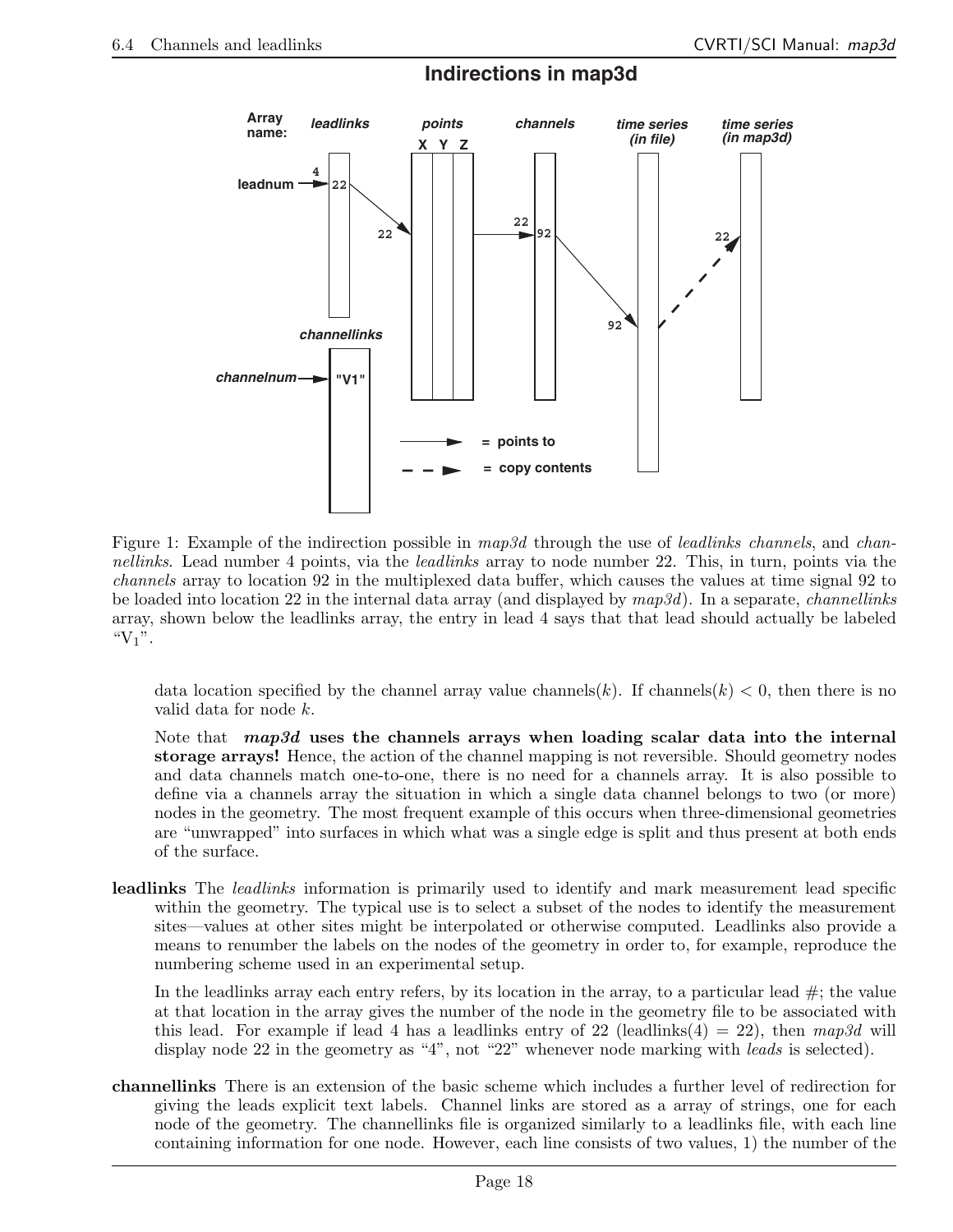associated channel and 2) the text string to be used as the label when *map3d* marks the nodes with channel numbers.

Hence we have the situation of a node number K in the geometry displaying time signals from channel L in the scalar data, but labeled with string "XXX".

#### **6.4.2 Source of leadlink and channel information**

The sources of channels, leadlinks, and channellinks information are files, or parts of files, as outlined in the following paragraphs.

**In .geom files** Information for the *channels* array is stored as an associated scalar with the information in the standard .geom files. At present, there is no leadlinks array stored in the .geom file but this could change in the future.

**In .leadlinks files** A .leadlinks file is an ASCII file, the first record of which contains a line nnn leads, where nnn is the number of leads to be described in the file (and also one less than the total number of lines in the file). Each following record contains two integer values:

- 1. the first number is the number of the lead, as it should appear in any labeling of the associated node.
- 2. the second entry in each row is the value of the associated node number in the geometry.

For example, the file for a surface which reads:

|                      | 32 Leads |                                                       |  |  |  |  |  |  |
|----------------------|----------|-------------------------------------------------------|--|--|--|--|--|--|
| $1 \quad 1$          |          |                                                       |  |  |  |  |  |  |
|                      | 2 42     |                                                       |  |  |  |  |  |  |
| 4                    | - 31     |                                                       |  |  |  |  |  |  |
|                      | 7 65     |                                                       |  |  |  |  |  |  |
| $\sim$ $\sim$ $\sim$ |          |                                                       |  |  |  |  |  |  |
| $\sim$ $\sim$ $\sim$ |          |                                                       |  |  |  |  |  |  |
| $\cdot$              | $\cdot$  |                                                       |  |  |  |  |  |  |
|                      | 32 11    | <---- 32nd entry in the file, at line 33 of the file. |  |  |  |  |  |  |

indicates that there are 32 leads to be linked (the geometry can, often does, contain more than 32 nodes), and that lead  $#1$  is called lead "1" and is node 1 in the geometry file. Lead  $#2$  is at node 42, lead  $#3$  is called "4" and is found at node 31. Likewise, lead  $#4$  is called "7", and is located at node 65, and so on, up to lead #32, called "32", at node 11.

Nodes listed in a *leadlinks* file that is passed to  $map3d$  with the -11 option can be marked in a number of ways, described more fully in Table 8 in Section 8.2.3.

**In .channels files** A *channels* file is an ASCII file, the first record of which contain a line nnn nodes, where nnn is the number of nodes to be described in the file (and also one less than the total number of lines in the file). There is one line in the file for each node of the geometry to which we wish to associate scalar data. Each following record contains two integer values:

- 1. the first number is simply a running counter that indicates the node number with which to associated the second value in the row.
- 2. The second value in each row is the *channel* number for that node; a negative number signifies a node to which there is no data associated.

For example, the file for a surface which reads: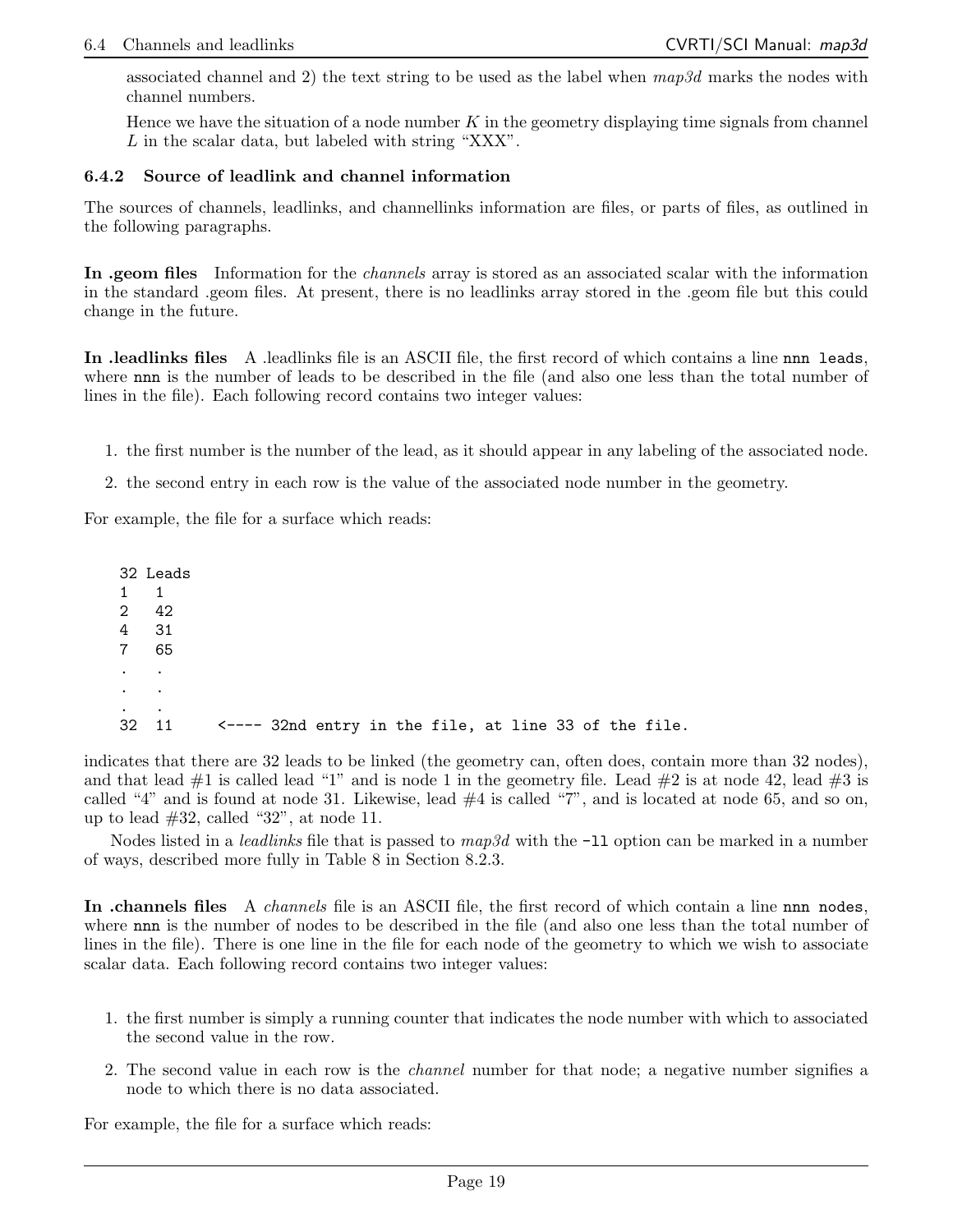352 Nodes 1 123 2 632 . . . .  $22 - 1$ 23 432 . . . . 352 12

indicates that there are 352 leads to be linked, and that the data value for the first node is located at location 123 of the data file. For node 2, the data value is to be found at location 632, and so on. Node 22 does not have any scalar data associated with it.

#### **6.4.3 Display of lead/channel information**

To see how *map3d* can display the node and lead information, see Sections 7.7 and 8.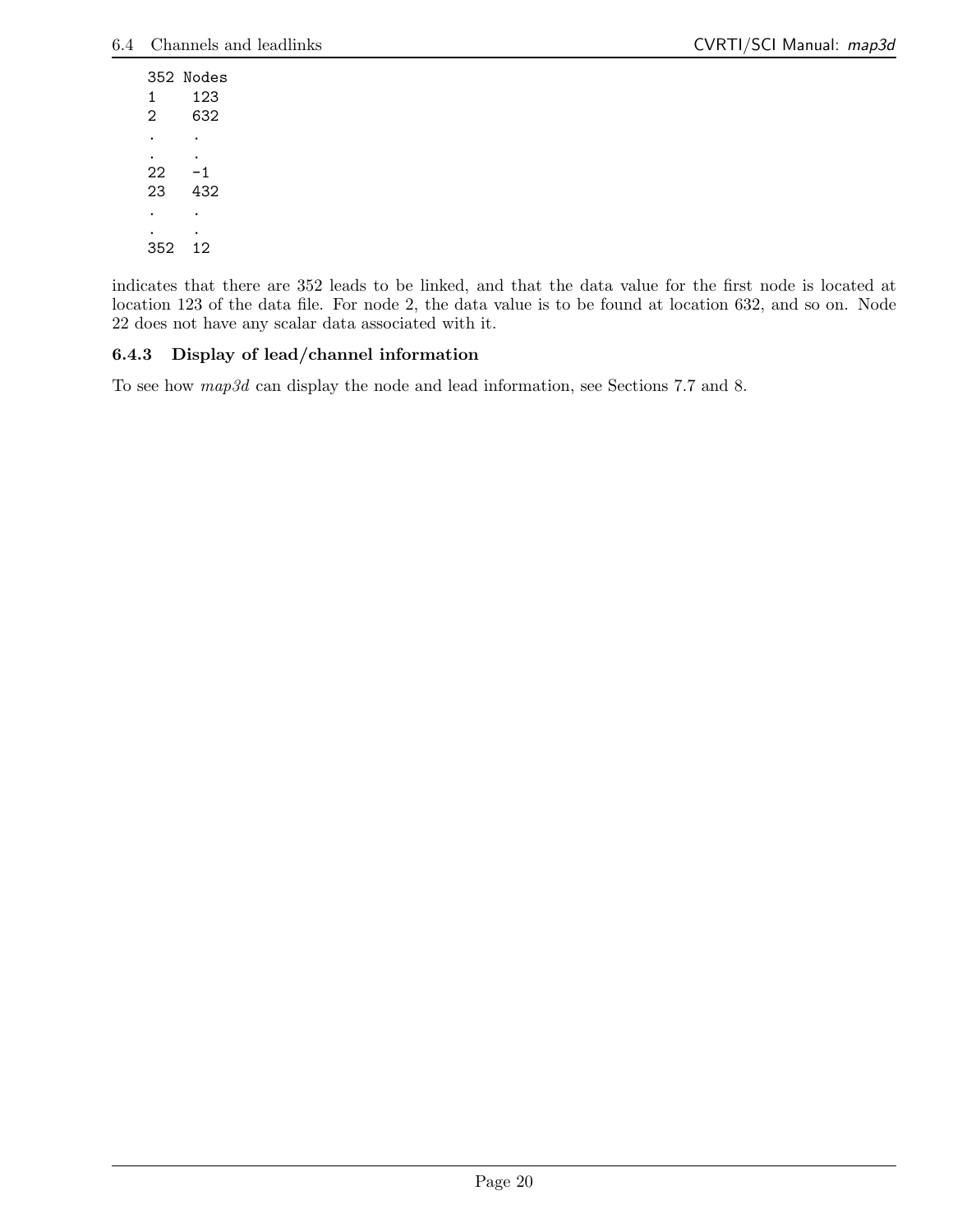## **7 Display features**

This section describes the displays that *map3d* generates and what they mean; for specific information on how to control *map3d* and the displays, see Section 8.

#### **7.1 Multiple surfaces**

The idea of *map3d* has always been to display multiple sets of data on multiple surfaces; the limitation has been how much flexibility to included into a single invocation of the program. At present, *map3d* will handle either multiple surfaces in a single window, or multiple windows with a single surface in each, but not multiple windows with more than one surface in each.

When *map3d* displays multiple surfaces, each can exist in its own full window with its own border and window title bar, or, *map3d* can build a single main window with multiple sub-windows inside the main window. The user can lay out and edit the shape and location of each of these sub-windows using the Alt(Meta) key and the left and middle mouse buttons. To create this layout of main window and frameless sub-windows, use the -b (borderless windows) option when launching *map3d* as described in Section 4.3.

#### **7.2 Surface display**

The basic forms of display of the surfaces are

- nodes or points from each surface
- connectivity mesh
- shaded surfaces based on either the geometry or the associated scalar values, with a number of different rendering options.

#### **7.3 Time signal display**

Display option for the time signal are very modest in this version of  $map3d$ . This will change...

Figure 2 shows the layout and labeling of the scalar window. Font sizes adjust with the window size and the type of units may be explicit if the time series data (.tsdf) files contain this information.



Figure 2: Time signal window layout. Vertical line indicates the frame currently displayed in the surface plot. Text annotations can vary with the data content and mode settings.

For directions on how to control the time signal window, see Section 8.3.

#### **7.4 Mesh Rendering**

Often the purpose of *map3d* is to render a geometry consisting of nodes and connectivities and there are several basic modes of rendering this information.

**Points:** display just the nodes of the geometry as dots or marked with spheres.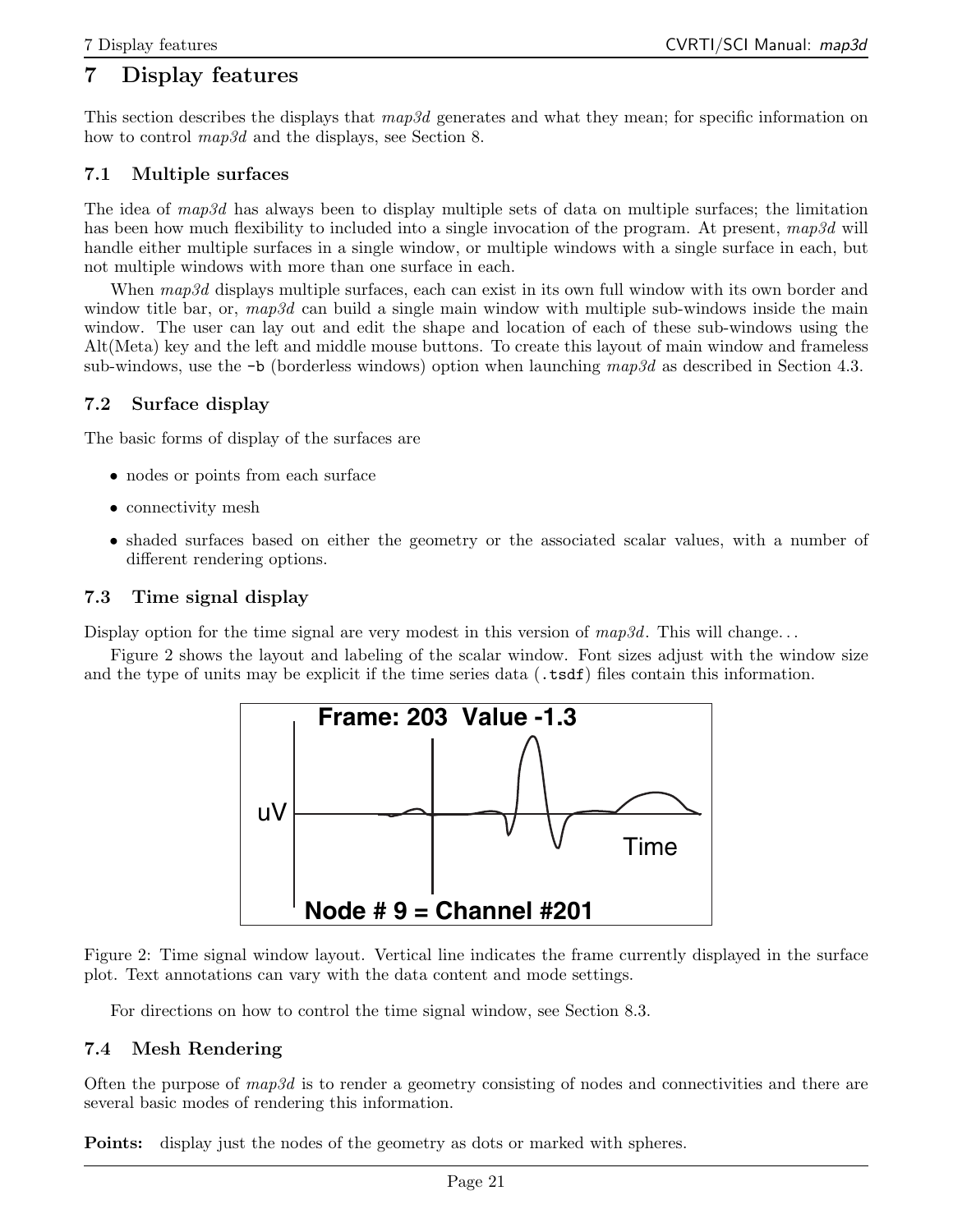**Connectivities:** display the connectivity information for the mesh as lines joining the nodes.

- **Elements:** treat each polygon in the mesh as an element and render it in a way that shows its surface; for triangles, simple render each triangle surface; for tetrahedra there is no specific rendering in this version of *map3d*.
- **Elements and connectivities:** map also supports a hybrid mode of rendering that shows outward facing triangles (using the convention of counterclockwise ordering) as elements but backwards facing triangles as connectivities.

A significant addition to this version of *map3d* is the ability to render all elements with a lighting model. This is especially useful for displaying the elements of the mesh. Addition controls to note are depth cueing, which can reveal the depth relationships between elements of the mesh.

#### **7.5 Surface Data Display**

The main use of *map3d* is to display scalar data associated with geometry and there are numerous options and controls to facilitate this. The two basic ways of conveying scalar value information are as shaded surfaces and contour lines and *map3d* supports each separately, as well as in combination. For surface shading, there are several basic rendering modes:

- **Flat:** each triangle received a single color that depends on the mean value of the scalar value over that triangle.
- **Gouraud:** the colour of each triangle values linearly with the value at each of the vertices

**Banded:** the regions between contour lines have a constant color, even if the contour lines are not visible.

**Contours:** these can be a separate rendering mode, or combined with any of the three modes above. Contours are lines that trace iso-values over the surface of the geometry.

#### **7.5.1 Data scaling**

There is a wide variety of options available for mapping scalar values to colour and contour levels. One can picture the process as based on four facets:

- **Extrema:** the extrema of the data and the selected colour maps determine the basic parameters of how value maps to color. *map3d* maintains a detailed list of data extrema organized both by time signal, time instant and by surface. Thus it is possible to determine extrema based on just the most local of conditions—a particular frame and surface—or by more global conditions—the full range of frames or the full set of surfaces.
- **Scaling function:** the mapping between value and color occurs according to some mathematical function, the simplest of which is linear. The scaling function uses the selected extrema and describes a complete mapping between value and color.
- **Mapping:** by scale mapping, we mean how the translation from value to color treats positive and negative values. We may choose to map uniformly between the extrema or to apply different extrema or functions to the positive and negative values.
- **Color maps:** the color displayed for a particular scalar value depends on the actual range of colors and their order in the color map.

*map3d* can adjust all four facets of the scaling to create a wide range of displays. We chose to limit some of these options, however, in an effort to create reproducible displays that reflect standard within the field. Of course, we chose our field, electrocardiography, as the basis, a fact for which we make no apologies and simply encourage others to make similar choices for their own field and implement *map3d* accordingly. Subsequent versions of *map3d* will support this flexibility.

Below are the specific choices that *map3d* offers to control data scaling and display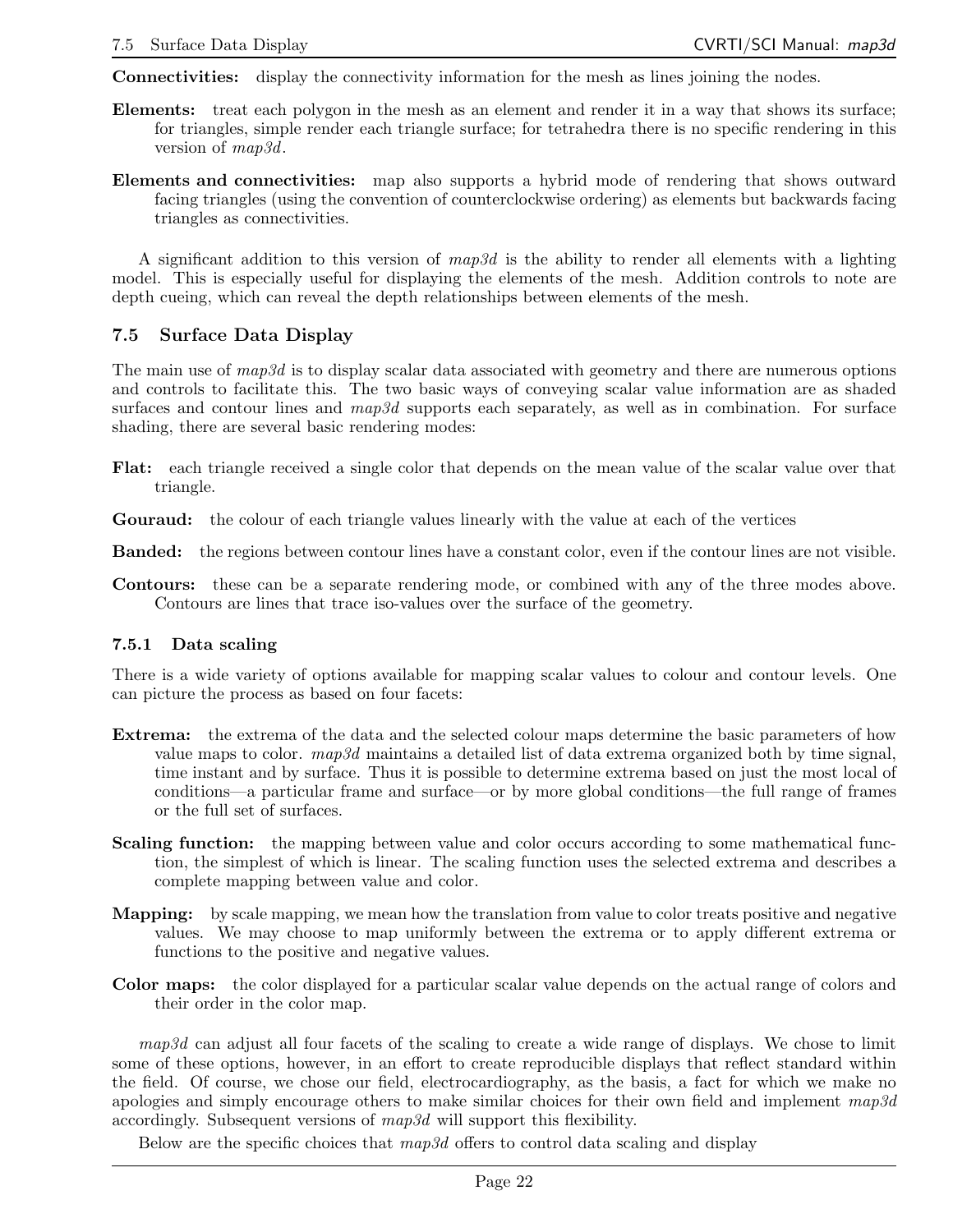- **Scale range**  $map3d$  supports several selections of range over which to look for extrema. In *local* range, only the data presently visible are scanned for extrema—this is the default. In the full *global* range, all the data in the entire dataset are used, even those not presently visible on the display. In between these cases, one can have global in time and local in space, *i.e.,* we scale each surface separately but use all time values for that surface. Or one can select local in time and global in space, in which *map3d* scans all surfaces for the data extrema, but for each time instant separately The *user* scaling scope uses the current user-selected values for maximum and minimum for the scaling (see  $\neg$ pl and -ph input parameters in Section 4). Not all these options are available in this version of *map3d*—see Section 8.2.3 for details.
- **Scale function** The scale model describes the way in which scalar data are mapped to colours (or contours). The present choice is linear, but the next version of *map3d* will include: **linear** model, which simply maps the data to a range of colours in a completely linear fashion, *i.e.*, colour =  $K\phi$ ; the **logarithmic** model, which highlights the lower level data values at the cost of poorer resolution at the higher levels *i.e.,*  $colour = A \log(\phi) + B$ ; and the **exponential** model, which does the opposite, compressing the smaller levels and expanding the higher ones to span a wider colour range, *i.e.,*  $colour = Ae^{B\phi}$ .
- **Scale Mapping** There are several different ways to manage the way positive and negative data are treated in the scaling transformations in *map3d*. The current version supports the simplest, or *true* mapping, in which the data are used as they are with no consideration of positive or negative values—the color map spreads evenly across the range of the extrema. Subsequent versions will support the *symmetric* scale mapping, which sets the positive and negative extrema symmetrically—the larger (in the absolute value sense) determines both maximum and minimum data values. Also to appear in the net version is the *separate* scale mapping, in which the positive and negative extrema are treated completely separately—'half' the colours (and contours) are used for the positive values, half for the negative values. This is equivalent to producing maps with the same number of contours for both positive and negative values, even when the positive data have a different absolute maximum value than the negative data.
- **Colour Map** There are four different colour maps presently implemented with every chance of more to come. The user can select which colour map to use. The choices currently implemented are:
	- **Rainbow map** Colours range in rainbow fashion from dark blue (for negative extrema) through greens (near zero) to red (positive extrema).
	- **Red (+) to Green (-)** Largest negative value is coloured bright green, dark grays are for the region near zero, and positive values appear red.
	- **Red (+)** *and* **Green (-)** Red is once again positive and green negative, but there is no gradation with value, *i.e.,* this is a colour map of only two colours.
	- **Black**  $(+)$  to White<sup> $(-)$ </sup> Grey shades from black for small values to white for large ones.

Note that for each color map, the direction of the mapping to value can be inverted, *e.g.,* in the default directions, blue indicates small or negative values and red indicates large or positive values. Inverted, this map uses red for small values and blue for large values.

**Contour spacing** the contour values are a function of the data and the user selection of scale range, model, and mapping (see following items). Fundamentally, the user selects between contour spacing based on the number of contours selected or based on fixed spacing between contours. The actual result depends, in turn, on the range of data values and the desired mapping between value and colour.

#### **7.6 Clipping Planes**

Clipping planes allow you to remove from view certain parts of the display so that you can better see what is left. So everything on one side of the clipping plane is visible and everything on the other is not.

We have two clipping planes in  $map3d$  and their position and alignments are adjustable as well as their relation to each other—we can lock the clipping planes together so they work like a data slicer, always showing a slice of constant thickness.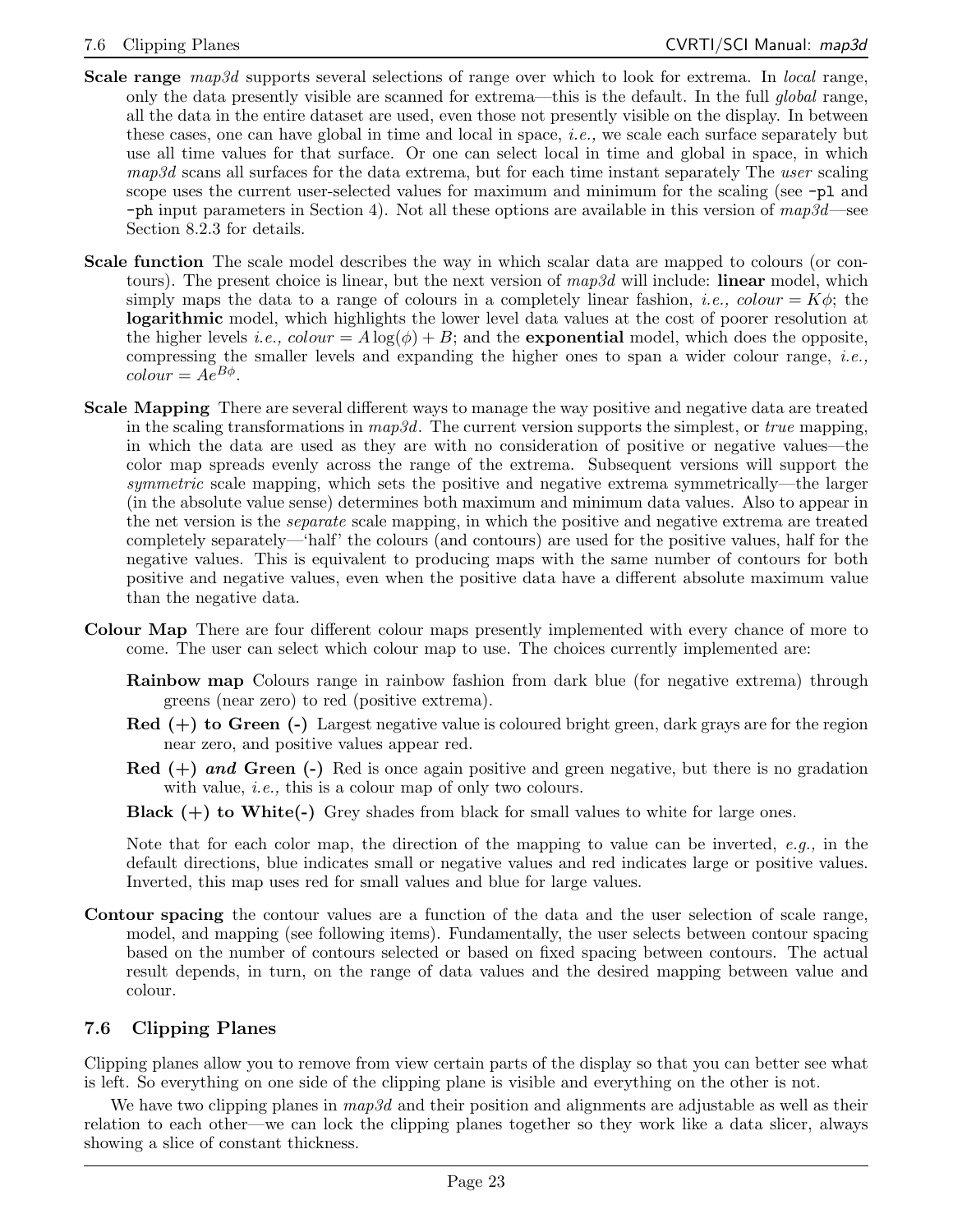The controls for clipping planes are adjustable from the menus (see Section 8.2.3) and also via keyboard controls (see Section 8.2.2. The basic controls turn the two clipping planes on and off, lock them together, and lock their position relative to the objects in the surface display. By unlocking the last control, you can select that part of the display you want to clip; the default clipping planes are along the z-axis of the object (up and down). To control position of the planes along their normal direction, just keep hitting the bracket keys ([] and *{}*).

### **7.7 Node marking**

Node markings are just additional information added to the display of the nodes. This may be as simple as drawing spheres at the nodes to make them more visible, or as elaborate as marking each node with its associated scalar data value. Section 8.2.3 describes these options in detail.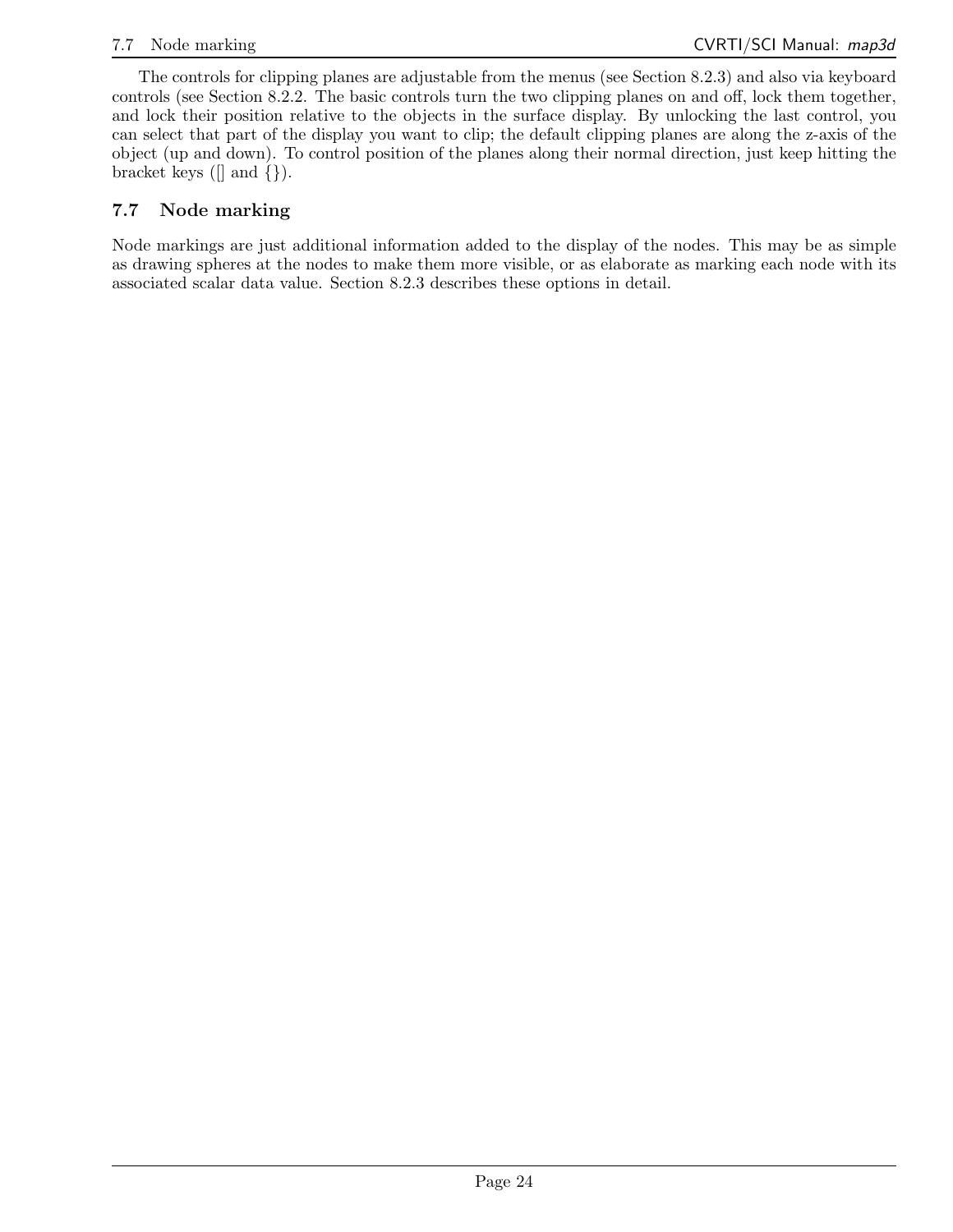## **8 Control of** *map3d*

This section describes all the means of controlling the function of *map3d*, at least all the ones we are willing to tell you about.

#### **8.1 Control by surface**

There is an ever growing number of parameters that the user can alter for displaying the surfaces in *map3d*. Some of the more important (and stable) include the following:

- **Visibility:** of points, mesh, potentials, vectors, *etc,* can all be controlled individually by using the appropriate function key (see Section 8.2.2),
- Lead markings: of the nodes in the geometry according to their node number, channel number, lead number or even value,
- **Scaling:** scaling of value to colour and to contour line values,
- **Landmarks:** appearance of the landmarks on the surface.

Since this level of control is provided for each surface, it is possible to have points showing on one surface, mesh on another, and rendered potential shading on a third, and so on.

#### **8.1.1 Selecting which surface to control**

To control the display of each surface, be that a surface in its own window or sharing a single window with other surfaces, a user must select that surface. Otherwise, display options will affect all the surfaces. There are two different multi-surface situations and each has its own method of selecting the surface:

| Selecting surfaces for display controls |                                                                                                                                       |  |  |  |  |
|-----------------------------------------|---------------------------------------------------------------------------------------------------------------------------------------|--|--|--|--|
| Multi-surface layout                    | Selection method                                                                                                                      |  |  |  |  |
| One surface per window                  | Mouse location establishes currently active                                                                                           |  |  |  |  |
| All surface in one window               | window.<br>Up/down arrows selects the surface. Hitting<br>the up-arrow key after selecting the last sur-<br>face selects all surface. |  |  |  |  |

Note that in the surface window, the lock icons in the lower left corner indicate if parameter settings act on all surface (locks visible) or just single surfaces (locks invisible). Each lock controls a different aspect of *map3d*:

- **General Lock:** is represented by the yellow (or first) lock icon. When this lock is active, menu items and keyboard commands pertain to all surfaces. To turn this lock off and on use the up and down arrow keys.
- **Transformation Lock:** is represented by the red (or second) lock icon. When this lock is active, rotation and translation pertain to all surfaces. To turn this lock on and off, use the "t" key.
- **Frame Lock:** is represented by the blue (or third) lock icon. When this lock is active, frame advancing, retreating, and resetting pertain to all surfaces. To turn this lock on and off, use the "f" key or select from the menu under *Frame Controls*.

Note: in the case where all surfaces are in the same window, unlocking the general lock by means of the up or down arrow keys selects the single surface to display. However, when the general lock is active and either of the other locks is disabled, the active surface mesh appears in a different color (blue by default). This identifies the selected surface and all modifications apply to this surface. To select the desired surface use the  $+/-$  keys; " $+$ " selects the next surface and "-" selects the previous.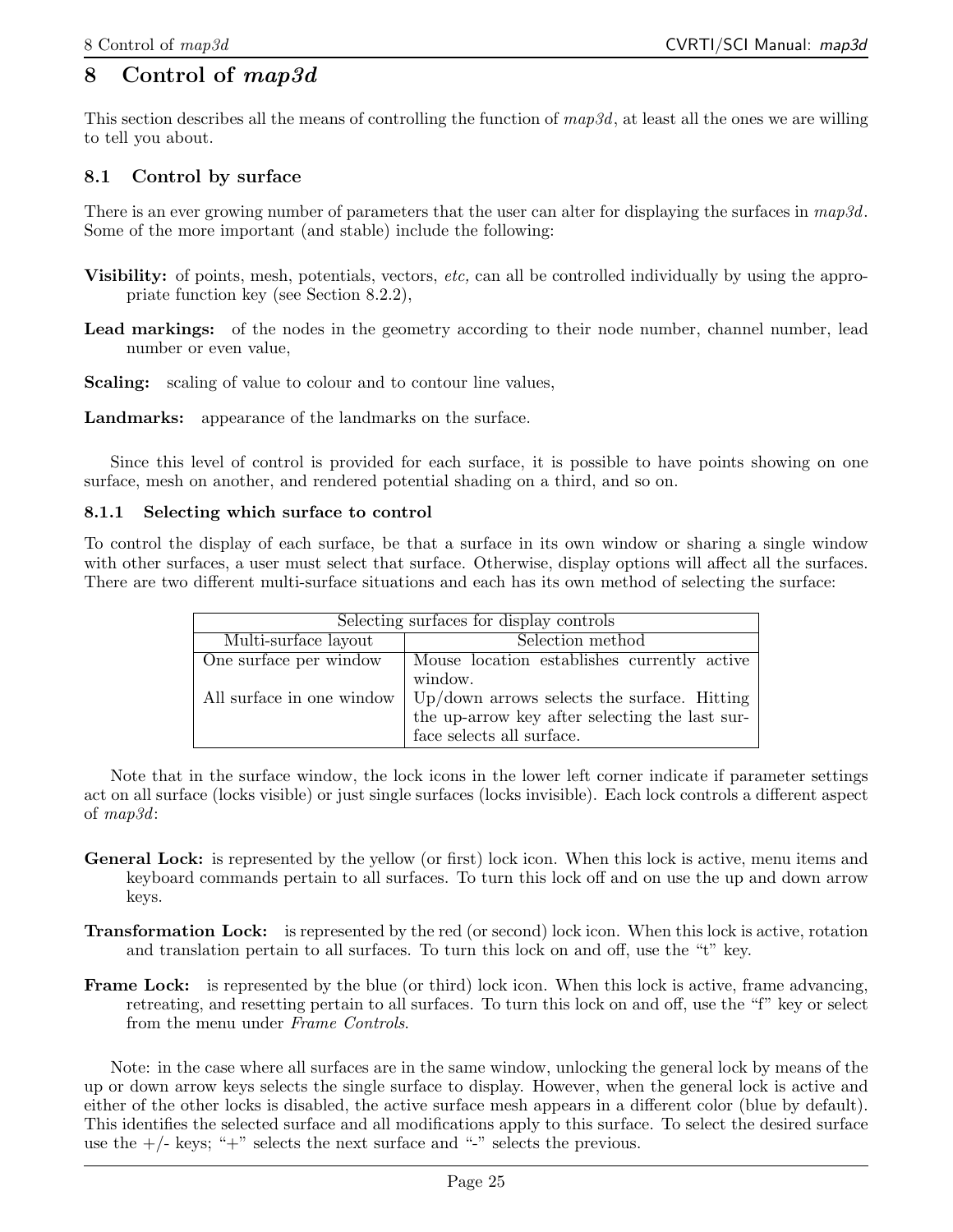#### **8.2 Mouse control, keyboard mapping, dials, and menus**

Direct interactive control of  $map3d$  is by the keyboard, mouse, and dials. Many option are available via the menus controlled with the right mouse button, while others can be activated or toggled with single keystrokes. Variable (non-binary) adjustments usually occur with the dials, if they are present, through dialogues, or by repeating keystrokes. Below are tables of all the current control devices and their function. When the program launches, the user sets one or more windows which can be resized and moved at any time. When launching the program with the -b option, the resulting borderless sub-window(s) can still be moved within a main window using the Alt-key together with the left and middle mouse buttons.

#### **8.2.1 Mouse control**

The mouse can be used for different purposes depending on the current mode. This is especially important when picking is selected. To shift between modes requires simultaneous pressing of the various modifier keys, shift, control, alt. Figure 3 shows the various actions of the mouse buttons.



Figure 3: Mouse action for *map3d*. Mouse action of both the left and middle mouse buttons depends on the current mode. Picking makes intensive use of the mouse, as does moving objects in the surface window.

**In surface windows:** when the mouse is over a surface window, mouse buttons have the following actions:

| Mouse Actions |               |                                                  |  |  |  |  |
|---------------|---------------|--------------------------------------------------|--|--|--|--|
| Control Key   | <b>Button</b> | Action                                           |  |  |  |  |
| None          | Left          | rotation objects                                 |  |  |  |  |
|               | Middle        | scale objects (downwards increases size, up-     |  |  |  |  |
|               |               | wards decreases size)                            |  |  |  |  |
|               | Right         | activate pull-down menu                          |  |  |  |  |
| Cntrl         | Left          | pick a node (and if time series data is present, |  |  |  |  |
|               |               | select the channel to display in the time series |  |  |  |  |
|               |               | window)                                          |  |  |  |  |
|               | Middle        | no action                                        |  |  |  |  |
|               | Right         | no action                                        |  |  |  |  |
| Shift         | Left          | translate objects                                |  |  |  |  |
|               | Middle        | scale objects (rotates clipping planes - more    |  |  |  |  |
|               |               | info later)                                      |  |  |  |  |
|               | Right         | no action                                        |  |  |  |  |

**In borderless windows:** when the mouse is over a surface within a borderless main window (-b option), the buttons have the following additional actions: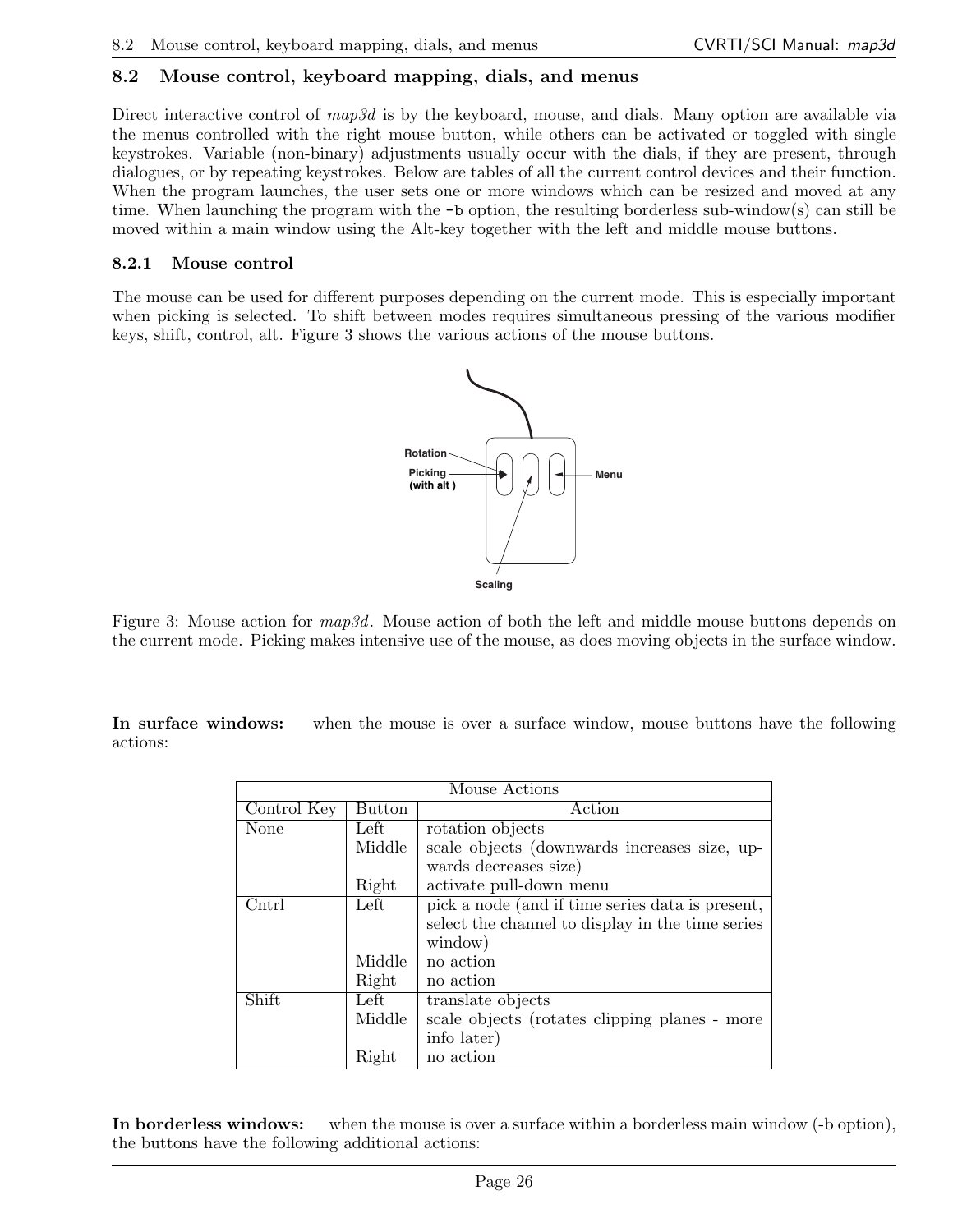| Mouse Actions |        |                                                                                                                                                |  |  |  |  |
|---------------|--------|------------------------------------------------------------------------------------------------------------------------------------------------|--|--|--|--|
| Control Key   | Button | Action                                                                                                                                         |  |  |  |  |
| Alt           | Left   | Move a single surface subwindow $\overline{p}$ (no indica-                                                                                     |  |  |  |  |
|               |        | tion of motion; release to see effect)<br>Middle Resize single surface subwindow (no indica-<br>tion of change until release of mouse button). |  |  |  |  |
|               | Right  | no action                                                                                                                                      |  |  |  |  |

Note: if *map3d* does not respond as described in these tables, it could be that your window manager is grabbing the mouse/key combinations for its own purpose. This will require some setting changes for the window manager. To make such changes under IRIX, examine the .4Dwmrc file; in Linux there is usually a control panel or utility application to manage all window system interactions.

#### **8.2.2 Keyboard controls**

Each key of the regular keyboard, the function keys, and the keypad may be mapped to some function of the *map3d*. Some keyboard keys serve as toggles to change between a mode being on or off, *e.g.,* "n" toggles the display of node markings. Others cycle through a set of choices, *e.g.,* "m" runs through a series of display options for the mesh. A list of the keyboard keys and their functions is shown in table 1 and table 2 describes the action for each of the function and arrow keys.

|                                   | Regular keyboard                                                  |  |  |  |
|-----------------------------------|-------------------------------------------------------------------|--|--|--|
| $a/A$ -key                        | Switch colour tables                                              |  |  |  |
| c-key                             | Toggle contour draw                                               |  |  |  |
| $d$ -key                          | Toggle depth cueing                                               |  |  |  |
| $f$ -key                          | Toggle frame lock                                                 |  |  |  |
| i-key                             | Toggle "direction" of color table                                 |  |  |  |
| $l$ -key                          | Toggle use of lighting                                            |  |  |  |
| $\rm m/M$ -key                    | Step through mesh/node drawing options                            |  |  |  |
| n-key                             | Toggle display of node labels                                     |  |  |  |
| $Q$ -key                          | Quit or destroy a sub-window (Escape quits the whole pro-         |  |  |  |
|                                   | $\rm gram)$                                                       |  |  |  |
| r-key                             | Reset to startup conditions                                       |  |  |  |
| s-key                             | Cycle through the various surface data draw options               |  |  |  |
| $t$ -key                          | Toggle transformation lock                                        |  |  |  |
| Escape                            | Quit the program                                                  |  |  |  |
| <b>Clipping Controls</b>          |                                                                   |  |  |  |
| $\langle -\text{key} \rangle$     | Toggle front clipping plane                                       |  |  |  |
| $>$ -key                          | Toggle rear clipping plane                                        |  |  |  |
| $\left[\right/\right]-\text{key}$ | Move front clipping plane in (initially) $+z/-z$ direction re-    |  |  |  |
|                                   | spectively                                                        |  |  |  |
| $\{/\}$ -key                      | Move rear clipping plane in (initially) $+z/-z$ direction respec- |  |  |  |
|                                   | tively                                                            |  |  |  |
| $1$ -key                          | Lock/Unlock clipping plane rotation with object rotation          |  |  |  |
|                                   | (when unlocked, shift-Middle-click rotates clipping planes)       |  |  |  |
| $2$ -key                          | Lock/Unlock clipping planes from each other. When active,         |  |  |  |
|                                   | clipping planes move together                                     |  |  |  |

Table 1: Keyboard controls in map. When control contains both lower and upper cases of a letter, one cycles through a parameter in one direction and the other in the reverse direction. Note that when clipping is active, the screen information disappears.

#### **8.2.3 Menu layout**

Access to the menus is by means of the right mouse button, as per the usual OpenGL convention. Below is a series of tables of the menu layout for *map3d*.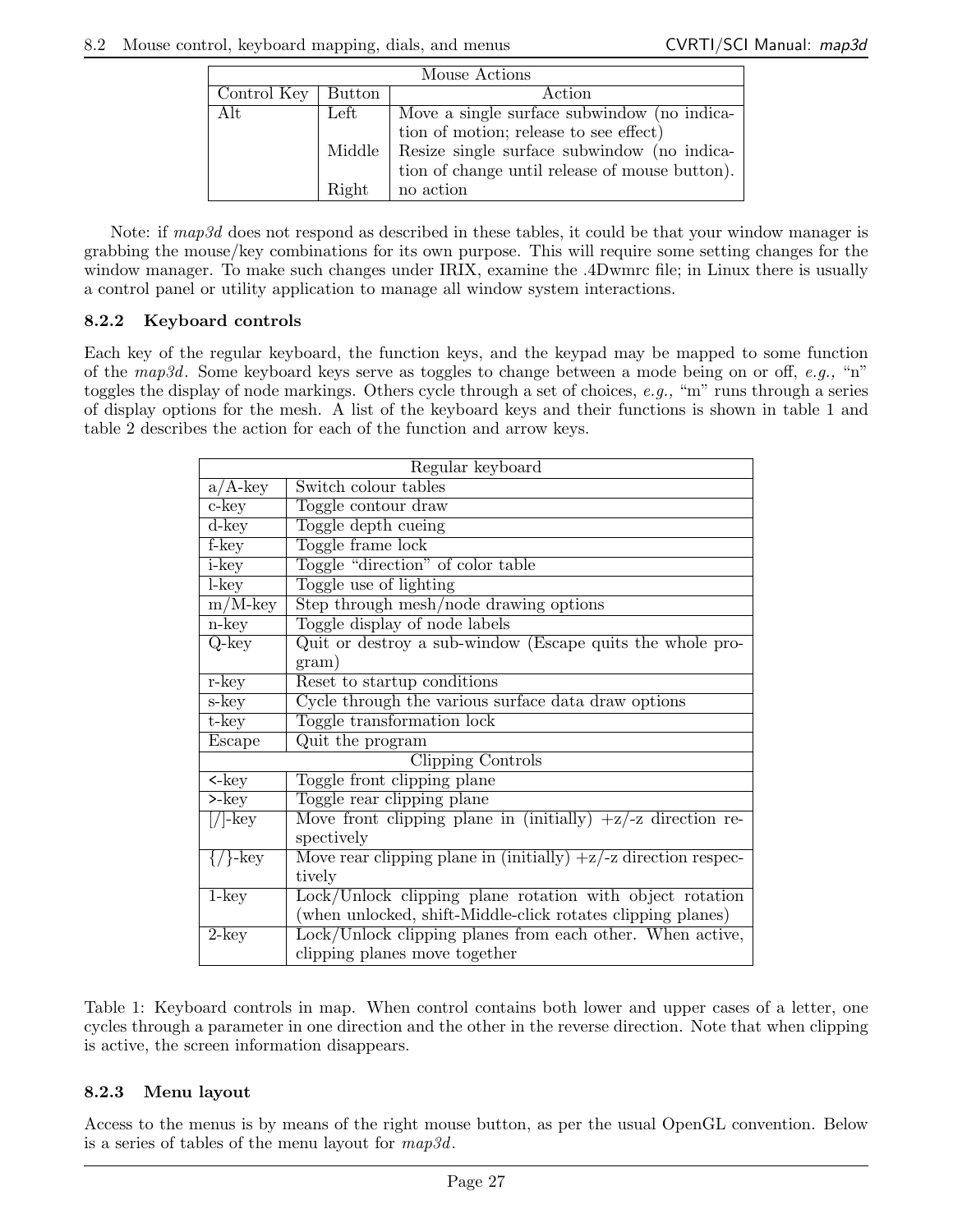.

| Arrow Keys     |                                                                |  |  |  |
|----------------|----------------------------------------------------------------|--|--|--|
| Left Arrow Key | Retreat by one frame (or current frame step)                   |  |  |  |
|                | Right Arrow Key   Advance by one frame (or current frame step) |  |  |  |
| Up Arrow key   | Select next surface                                            |  |  |  |
|                | Down Arrow Key   Select previous surface                       |  |  |  |

| Table 2: Control of map3d via the arrow keys |  |  |  |  |
|----------------------------------------------|--|--|--|--|
|                                              |  |  |  |  |

| Overview of <i>map3d</i> Menus |                                                                |  |  |  |
|--------------------------------|----------------------------------------------------------------|--|--|--|
| Mesh                           | display features of the mesh                                   |  |  |  |
| Surface Data                   | display features of the scalar data displayed on the mesh      |  |  |  |
| Scaling                        | links between data values and color                            |  |  |  |
| Contours                       | number or spacing and display features of the contours         |  |  |  |
| Node marking                   | marking of the nodes                                           |  |  |  |
| Picking                        | selecting times signals, mesh information, or other direct in- |  |  |  |
|                                | teractions with the display via the mouse                      |  |  |  |
| Graphics                       | general display features such as lighting, clipping, and depth |  |  |  |
|                                | cueing                                                         |  |  |  |
| Frame Controls                 | modifying frame controls                                       |  |  |  |
| Window Attributes              | features of the windows such as color and text labels          |  |  |  |

Table 3: The overall menu structure of *map3d*

| Mesh render menu     |                                                                    |                                                              |  |  |  |
|----------------------|--------------------------------------------------------------------|--------------------------------------------------------------|--|--|--|
| Render as            |                                                                    |                                                              |  |  |  |
|                      | Elements                                                           | render filled surfaces for all elements                      |  |  |  |
|                      | Connectivities                                                     | render connectivity mesh                                     |  |  |  |
|                      | Points                                                             | render points                                                |  |  |  |
|                      | Elements and connectivity                                          | rendered front facing triangles as elements                  |  |  |  |
|                      |                                                                    | and back facing as connectivity                              |  |  |  |
| Line/point size      | set the size of the points from a separate window                  |                                                              |  |  |  |
| Color                | set the color of the mesh                                          |                                                              |  |  |  |
| Secondary Mesh Color | set color of active mesh when multiple surfaces are in same window |                                                              |  |  |  |
| Toggle mesh display  |                                                                    | toggle display of the mesh (without changing other settings) |  |  |  |

Table 4: Submenus for the Mesh Display menu

#### **8.3 Controlling the time signal window**

There are two ways to create a time signal window:

- 1. Specify a -at xmin xmin ymin ymax on the command line (optionally with a -t trace-lead-number to specify the channel to use).
- 2. Using picking to select a lead to show in the time signal window. Note that subsequent time signal picking can be set to either a) update the last time signal window to the new data channel or b) add yet another time signal window.

The format of the scalar display is fairly simple , with a vertical bar moving along the time axis as the frame number is advanced. *map3d* derives the time axis label from the frame numbers of the signal relative to the time series data file, not relative to the subset of frame read in, *i.e.,* if frames (or pot file numbers) 10–20 are read in with an increment of 2, then frame number will begin at 10, and go through 12, 14, 16, 18 and end at 20 rather then beginning at 0 or 1 and going to 10 (the number of frames of data actually read).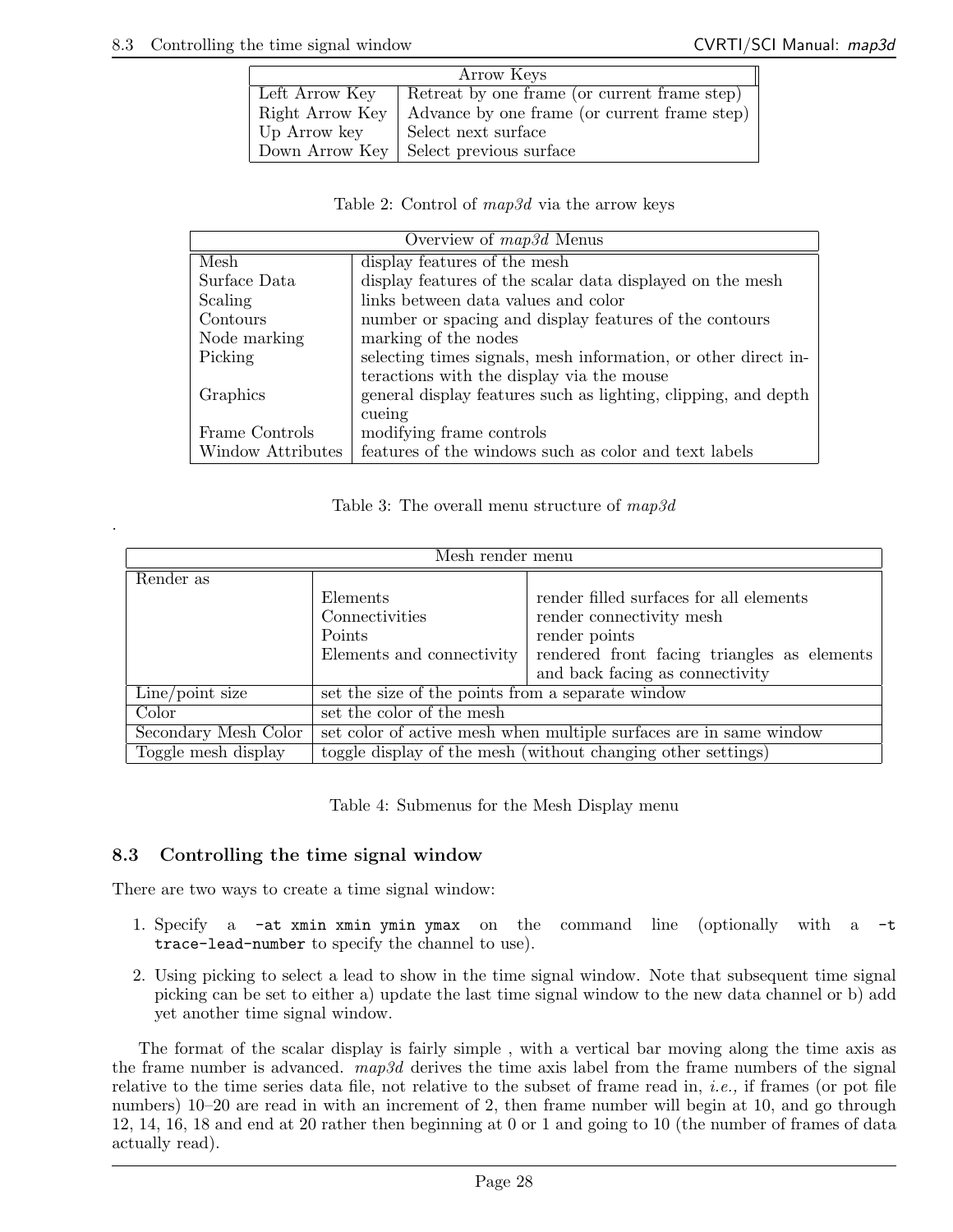| Surface Display Menus  |                                            |                                                                                                                             |  |  |
|------------------------|--------------------------------------------|-----------------------------------------------------------------------------------------------------------------------------|--|--|
| Color                  | Rainbow<br>Green to red<br>Black and white | use rainbow color map to render scalar<br>values on the mesh<br>use green to red color map<br>use black and white color map |  |  |
|                        | Invert                                     | invert the sense of any color map, $e.g.,$<br>black becomes white and white be-<br>comes black                              |  |  |
| Render style           | Flat                                       | colour each mesh element in a con-<br>stant color according to the mean<br>value of scalar data over the vertices           |  |  |
|                        | Gouraud                                    | shade each polygon using linear inter-<br>polation                                                                          |  |  |
|                        | <b>Banded</b>                              | draw the regions between contour lines<br>as bands of constant color                                                        |  |  |
| Toggle surface display |                                            | toggle display of the scalar data on the mesh (without changing other settings)                                             |  |  |

Table 5: Submenus to control the display of scalar data on the mesh.

| Scaling Menus |                         |                                                |  |  |
|---------------|-------------------------|------------------------------------------------|--|--|
| Range         |                         |                                                |  |  |
|               | Local                   | scale based on the local extrema for each sur- |  |  |
|               |                         | face and time instant                          |  |  |
|               | Global over time series | scale based on the extrema over the full times |  |  |
|               |                         | series                                         |  |  |
| Function      |                         |                                                |  |  |
|               | $\Box$ inear            | linear mapping between value and color         |  |  |
| Mapping       |                         |                                                |  |  |
|               | l rue                   | use true extrema                               |  |  |

Table 6: Menu for scaling, the mapping from data value to color for rendering.

| Contour Menus      |                                                      |                                         |  |  |  |
|--------------------|------------------------------------------------------|-----------------------------------------|--|--|--|
| Number of Contours |                                                      |                                         |  |  |  |
|                    | value                                                | selection of 5–50 contours              |  |  |  |
|                    | Command line spacing                                 | use the value of contour spacing in the |  |  |  |
|                    |                                                      | -cs option of the command line          |  |  |  |
| Draw style         |                                                      |                                         |  |  |  |
|                    | Dashed line for negative values                      | draw positive contours in solid, nega-  |  |  |  |
|                    |                                                      | tive in broken lines                    |  |  |  |
|                    | Solid lines for all contours                         | draw all contours in solid lines        |  |  |  |
| Line size          | set the line size in a separate window               |                                         |  |  |  |
| Toggle contours    | toggle display of contours without changing settings |                                         |  |  |  |

Table 7: Menus for contour spacing/number.

There is also a menu item for adjusting the time base of the signal, manually aligning time across multiple windows, and setting the time increment between frames of data.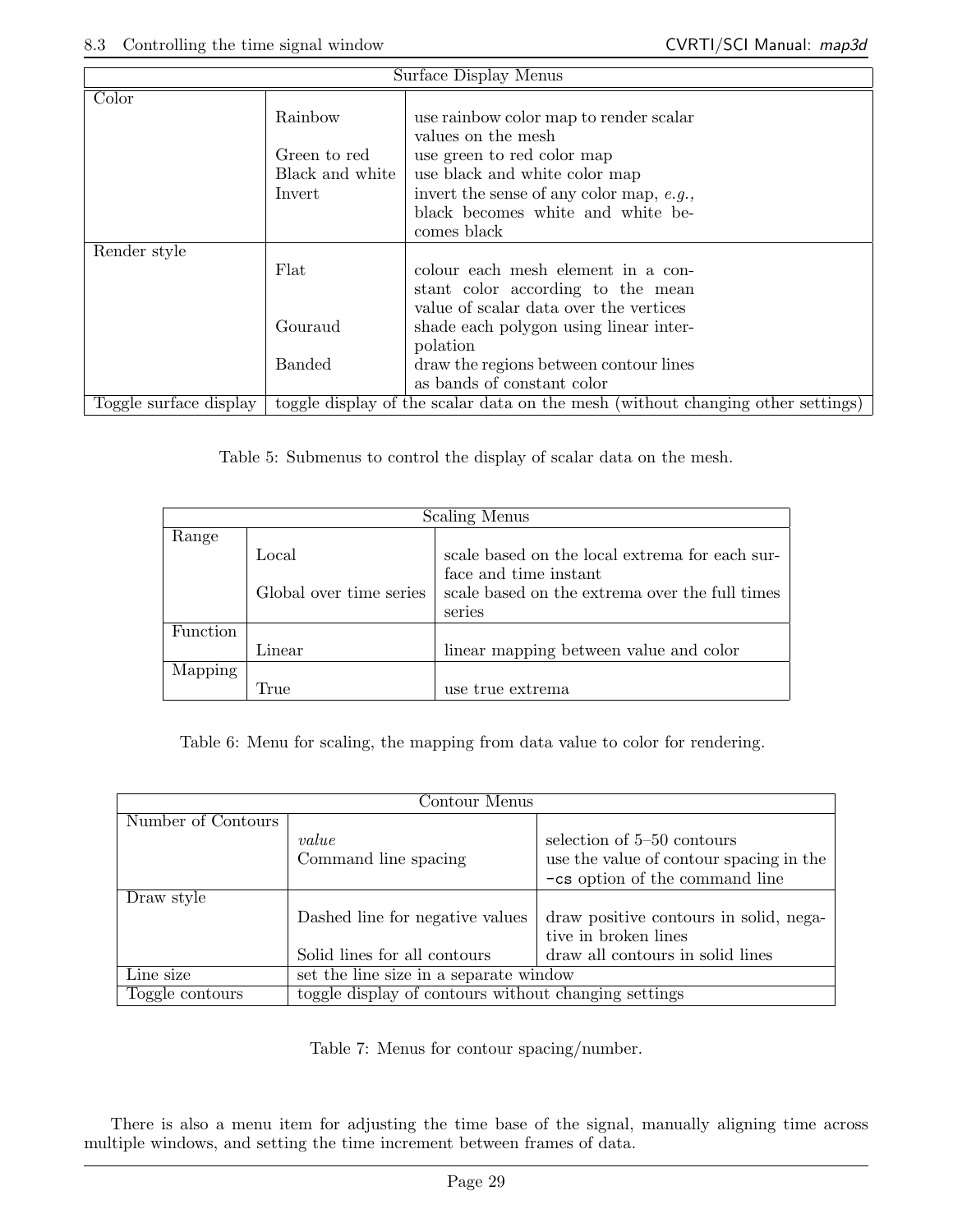| <b>Node Marking Menus</b> |                 |                                                  |  |  |
|---------------------------|-----------------|--------------------------------------------------|--|--|
| All                       |                 | Make all the nodes in this (or all) surface(s)   |  |  |
|                           | Sphere          | mark each node with a sphere                     |  |  |
|                           | Node $#$        | mark each node with the node number in the       |  |  |
|                           |                 | geometry                                         |  |  |
|                           | Channel $#$     | mark each node with the associated data          |  |  |
|                           |                 | channel number                                   |  |  |
|                           | Data value      | mark each node with the associated data value    |  |  |
|                           | Color           | set the color for marking all nodes              |  |  |
|                           | <b>Size</b>     | set the size of all node markings                |  |  |
|                           | Clear all marks | remove all node marking settings                 |  |  |
| Extrema                   |                 | Make all the nodes that are the extrema          |  |  |
|                           | Sphere          | mark each extrema with a sphere                  |  |  |
|                           | Node $#$        | mark each extrema with the node number in        |  |  |
|                           |                 | the geometry                                     |  |  |
|                           | Channel $#$     | mark each extrema with the associated data       |  |  |
|                           |                 | channel number                                   |  |  |
|                           | Data value      | mark each extrema with the associated data       |  |  |
|                           |                 | value                                            |  |  |
|                           | <b>Size</b>     | set the size of all extrema markings             |  |  |
|                           | Clear all marks | remove all extrema marking settings              |  |  |
| Time signal               |                 | Make all the nodes that identify the location    |  |  |
|                           |                 | of time signals shown in the display             |  |  |
|                           | Sphere          | mark each times signal location with a sphere    |  |  |
|                           | Node $#$        | mark each times signal location with the node    |  |  |
|                           |                 | number in the geometry                           |  |  |
|                           | Channel $#$     | mark each times signal location with the as-     |  |  |
|                           |                 | sociated data channel number                     |  |  |
|                           | Data value      | mark each times signal location with the as-     |  |  |
|                           |                 | sociated data value                              |  |  |
|                           | Color           | set the color for marking all times signal loca- |  |  |
|                           |                 | tions                                            |  |  |
|                           | <b>Size</b>     | set the size of all time signal markings         |  |  |
|                           | Clear all marks | remove all time signal marking settings          |  |  |
| Toggle node marking       |                 | toggle display of the selected markings          |  |  |

Table 8: Menus for marking nodes in the display. If all surfaces are currently displayed, any of these settings will affect all surfaces. If we have a single (or current) surface only, then change only that surface.

#### **8.3.1 Adjusting the frame marker**

In order to facilitate rapid movement through large datasets, the user can control the frame number being displayed by interacting with the scalar window itself. If the user moves the cursor to the scalar window and pushes the left mouse button, the vertical time bar will jump to the nearest sample to the cursor location. The user can then hold the left button down and slide the time marker left and right and set a desired frame. Once the mouse button is released,*map3d* updates the map display. The left and right arrow keys also shift the frame marker back and forth. The only other command allowed when the cursor is within the scalar window is the "q"-key, to shut down just the scalar window, or the "f" key, to toggle the frame lock. Any other attempt at input will not be accepted.

#### **8.4 Picking mode**

By "picking" we mean selecting some piece of the display in the current window using the mouse (with buttons). *map3d* will eventually support selection of a number of different elements of the display: nodes, triangles, scalar leads, *etc,* all of which either return some information, or affect the display, or even the geometry of the display. In version 5.0Beta, the choices are limited to node information and a time signal.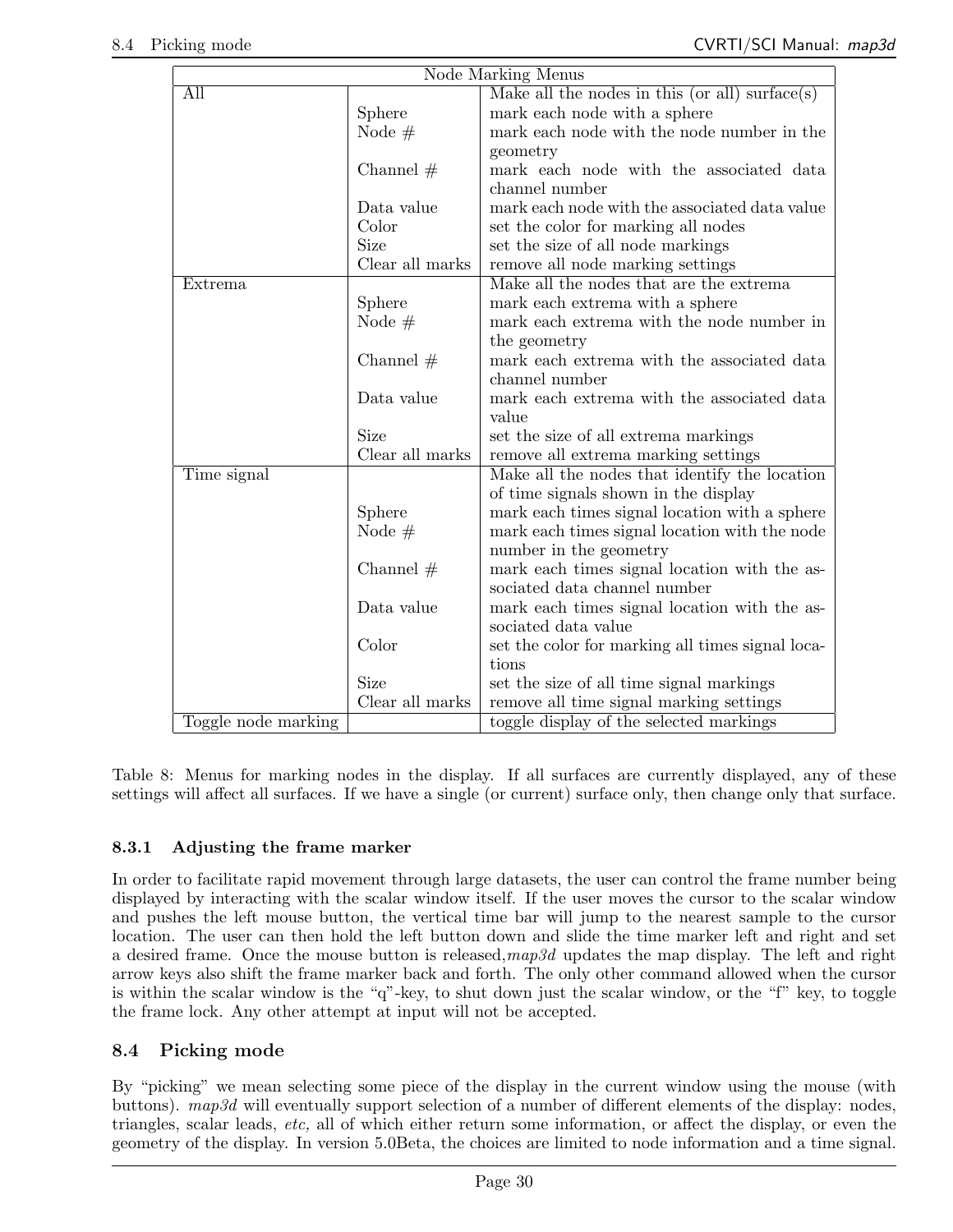| Picking Menus            |                       |                                                  |  |  |  |  |
|--------------------------|-----------------------|--------------------------------------------------|--|--|--|--|
| Size of picking aperture |                       | select the size of the region around the mouse   |  |  |  |  |
|                          |                       | cursor that will register a "hit" when picking;  |  |  |  |  |
|                          |                       | larger values will make it easier to pick an     |  |  |  |  |
|                          |                       | object but also easier to hit multiple objects.  |  |  |  |  |
| Time signal              |                       | alt-left mouse will select a time signal to show |  |  |  |  |
|                          |                       | in a separate window                             |  |  |  |  |
|                          | (refresh window mode) | update the last time signal window with each     |  |  |  |  |
|                          |                       | pick of a node                                   |  |  |  |  |
|                          | (new window mode)     | create a new time signal window with each        |  |  |  |  |
|                          |                       | pick of a node                                   |  |  |  |  |

Table 9: Pick mode menus. At present, picking only selects a time signal from the surface geometry and displays that time signal in a separate window. Much new functionality will be coming soon to picking.

| Graphics Menus  |                            |                                               |  |  |
|-----------------|----------------------------|-----------------------------------------------|--|--|
| Light source    |                            | select the source for the lighting model      |  |  |
|                 | From above                 | light shines from above the surface           |  |  |
|                 | None                       | no lighting (turn lighting off)               |  |  |
| Toggle clipping |                            | toggles particular clipping plane options     |  |  |
|                 | Front plane                | toggles front clipping plane                  |  |  |
|                 | Back plane                 | toggles rear clipping plane                   |  |  |
|                 | Locking planes together    | makes planes translate together               |  |  |
|                 | Locking planes with object | rotate surface with the planes or rotate sur- |  |  |
|                 |                            | face through the planes                       |  |  |
| Depth cue       |                            | apply depth cueing (fog)                      |  |  |
|                 | Turn on                    | switch depth cueing on                        |  |  |
|                 | Turn off                   | switch depth cueing off                       |  |  |

Table 10: Graphics menus. These control general graphic rendering options.

|                    | Frame Control Menus                                                 |                                   |  |  |  |  |
|--------------------|---------------------------------------------------------------------|-----------------------------------|--|--|--|--|
| Lock Frames        | toggle whether frames operations affect one surface or all surfaces |                                   |  |  |  |  |
| Set Frame Interval |                                                                     |                                   |  |  |  |  |
|                    | value                                                               | select between 1 and 90 for       |  |  |  |  |
|                    |                                                                     | frame animation step              |  |  |  |  |
|                    | Command Line Interval                                               | use the value of interval speci-  |  |  |  |  |
|                    |                                                                     | fied in the -i option of the com- |  |  |  |  |
|                    |                                                                     | mand line                         |  |  |  |  |
| Reset Frames to 0  | positions the surface at the first position in time                 |                                   |  |  |  |  |

Table 11: Controls for the attributes of the map3d windows.

To control picking, use the top-level "Picking" menu. See Table 9 for the available options.

#### **8.4.1 Picking Nodes**

This mode simple returns the location, in the same coordinates in which the point data was originally read into the program (the points are shifted to keep the object at the center of the screen's coordinate system).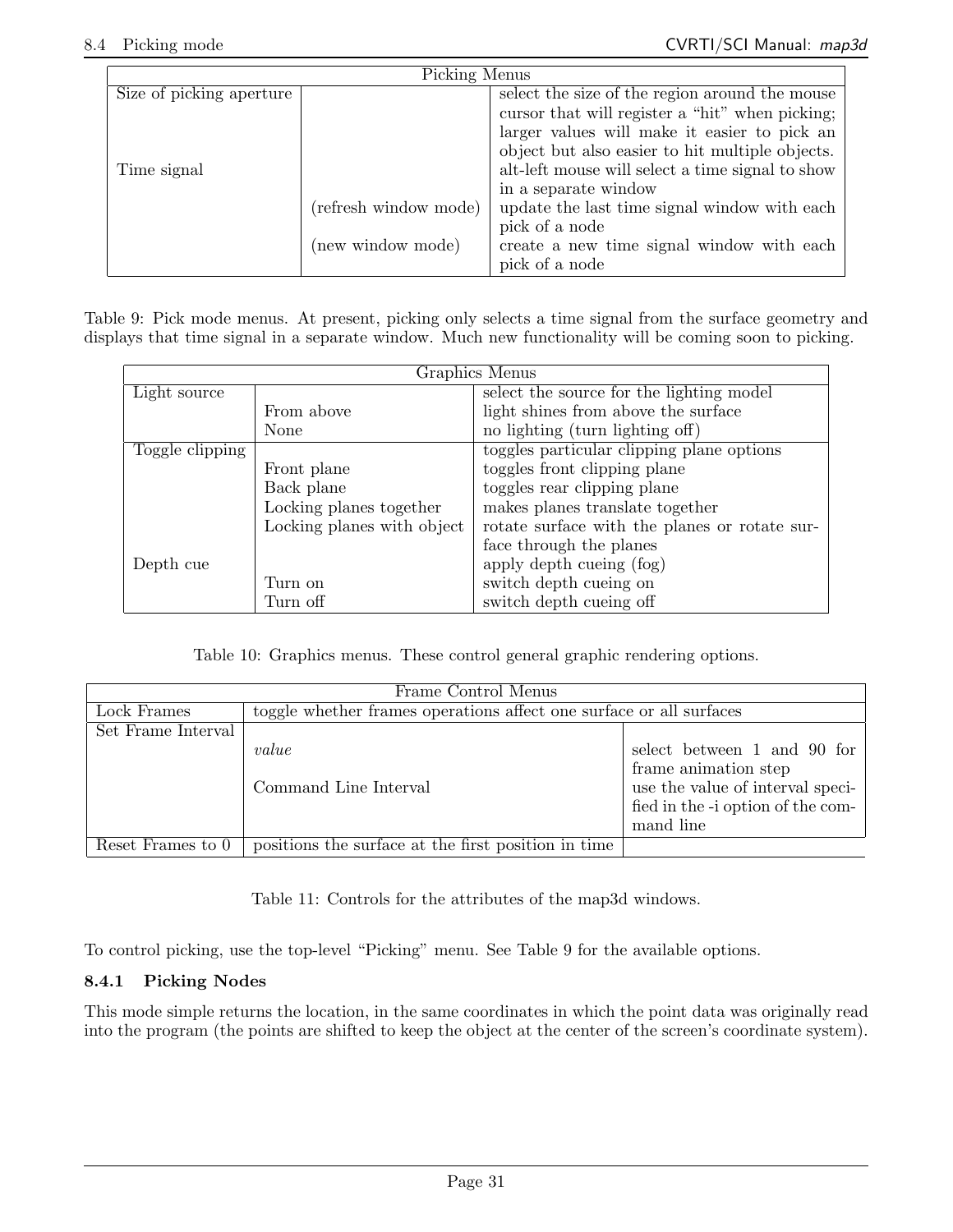| Window Attributes Menus    |                      |                                               |
|----------------------------|----------------------|-----------------------------------------------|
| Screen info                |                      | select the text written to the screen         |
|                            | Turn screen info on  |                                               |
|                            | Turn screen info off |                                               |
| Color                      |                      | select window colors with the separate color  |
|                            |                      | selector                                      |
|                            | Background           | select background color for the window        |
|                            | Foreground           | select foreground color for the window        |
| <b>Size</b>                |                      | select some size options                      |
|                            | Double current size  | double the current window size                |
|                            | Half current size    | half the current window size                  |
| Toggle Transformation Lock |                      | toggle whether surfaces transform together or |
|                            |                      | independently                                 |
| Save Mesh                  |                      | save the current position of the surface in a |
|                            |                      | .pts and a .fac file                          |

Table 12: Controls for the attributes of the map3d windows.

## **9 Output from** *map3d*

The only means of getting output from *map3d* at the moment is by capturing the image directly from the monitor, for example, with the Irix "snapshot" utility, or by direct photography. This will change soon...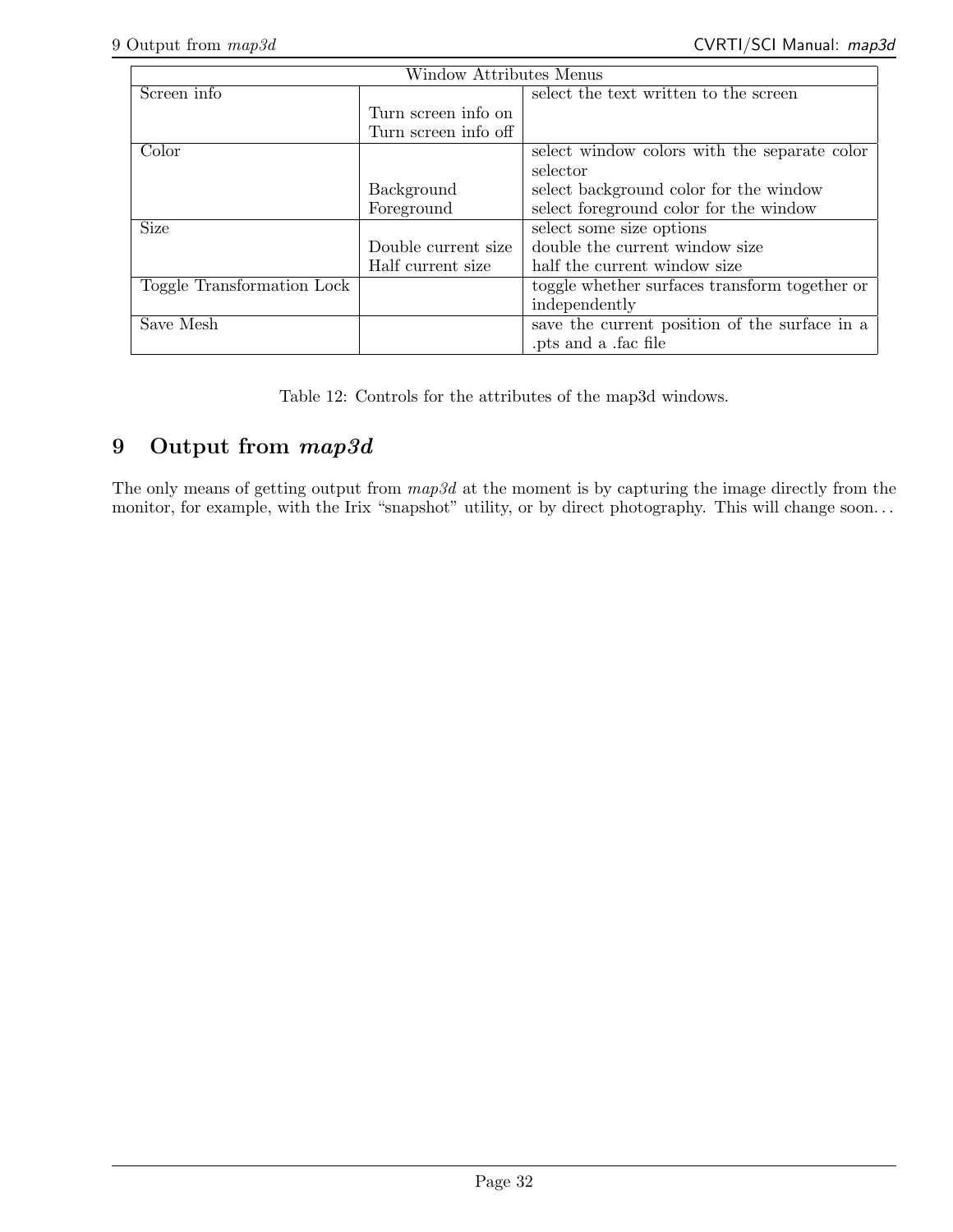## **10 BUGS**

To many to even begin to contemplate. But if there are any you would like exterminated, please send email to map3d@cs.utah.edu (we accept all foreign currency in large denominations, bicycle parts, assorted outdoor gear, but no credit cards).

Here is a short list of those we know about and are addressing:

- add contour lines to color scale bar; likewise for band shading
- *•* map3d without arguments should generate the usage string to the user
- add more scaling options
- *•* add more picking options, *e.g.,* editing the geometry
- add landmarks to the display, a feature of older versions not yet converted
- *•* generate output images, postscript, geometry files
- remote control of the animations and user interventions for making videos
- *•* settings files to keep your favorite settings around for the next time.
- read container files of time series data